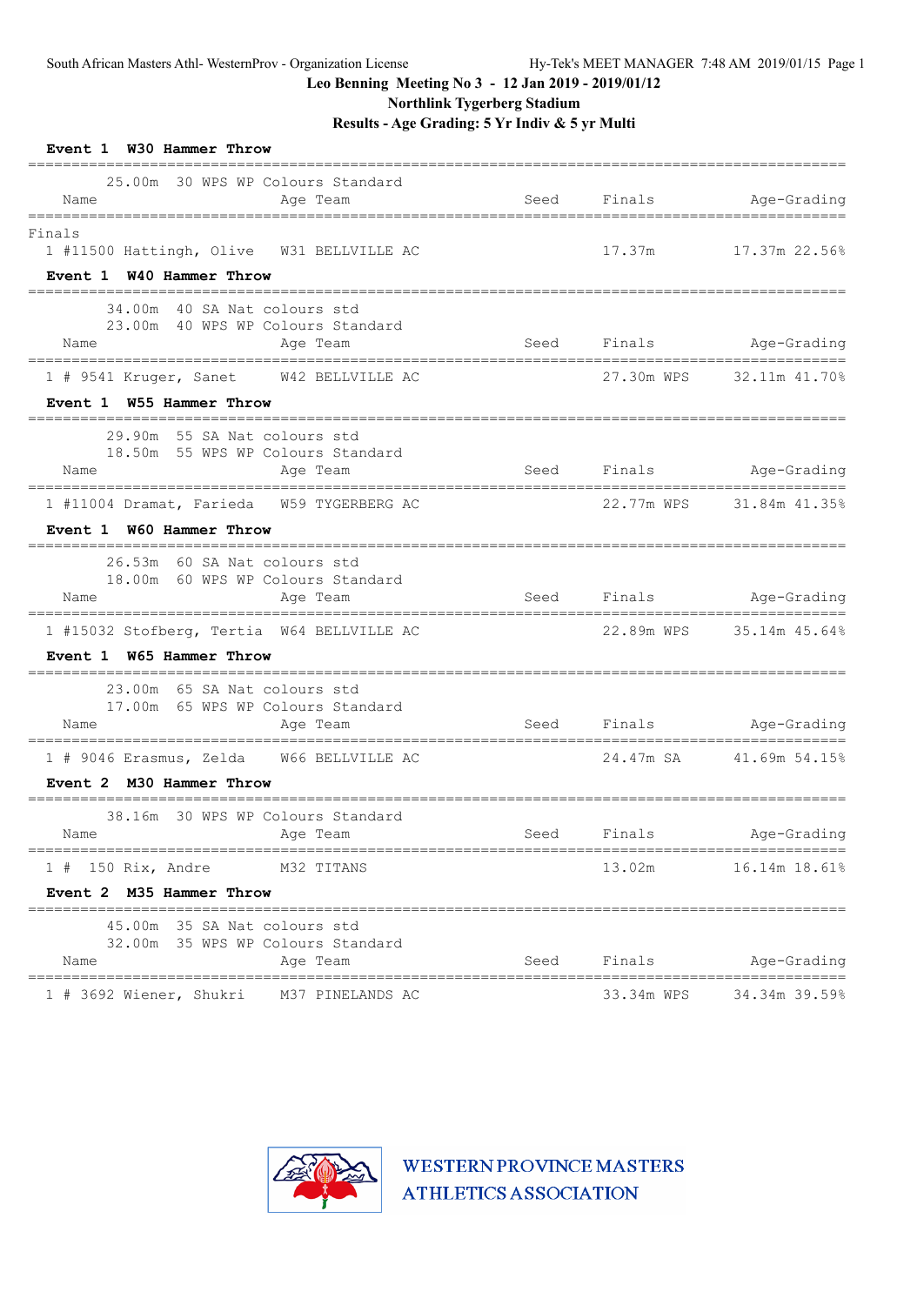**Northlink Tygerberg Stadium**

**Results - Age Grading: 5 Yr Indiv & 5 yr Multi**

| Event 2 M50 Hammer Throw                                                                                   |                      |          |                         |                                |
|------------------------------------------------------------------------------------------------------------|----------------------|----------|-------------------------|--------------------------------|
| 43.84m 50 SA Nat colours std<br>26.00m 50 WPS WP Colours Standard<br>Name                                  | Age Team             | Seed     | Finals Age-Grading      |                                |
| 1 #15552 Kaplan, Morris M52 BELLVILLE AC                                                                   |                      |          | 13.83m                  | 16.40m 18.92%                  |
| Event 2 M65 Hammer Throw                                                                                   |                      |          |                         | ================               |
| 38.00m 65 SA Nat colours std<br>25.00m 65 WPS WP Colours Standard<br>Name                                  | Age Team             | Seed     | Finals                  | Age-Grading                    |
| $1$ # 3686 Wale, Anton<br>2 # 9047 Erasmus, Nick M68 BELLVILLE AC                                          | M66 PINELANDS AC     |          | 30.30m WPS<br>24.39m    | 44.40m 51.20%<br>35.74m 41.21% |
| Event 2 M70 Hammer Throw                                                                                   |                      |          |                         |                                |
| 35.00m 70 SA Nat colours std<br>24.00m 70 WPS WP Colours Standard<br>Name                                  | Age Team             |          | Seed Finals             | Age-Grading                    |
| 1 # 9048 Hough, Norman M71 BELLVILLE AC                                                                    |                      |          | 39.82m SA 57.83m 66.68% |                                |
| Event 2 M80 Hammer Throw                                                                                   |                      |          |                         |                                |
| 28.00m 80 SA Nat colours std<br>20.00m 80 WPS WP Colours Standard<br>Name                                  | Age Team             |          | Seed Finals Age-Grading |                                |
| ---------------------------------<br>1 # 4480 Johnston, Steve M80 PINELANDS AC<br>Event 2 M90 Hammer Throw |                      |          | 27.14m WPS              | 50.62m 58.37%                  |
|                                                                                                            |                      |          |                         |                                |
| 20.00m 90 SA Nat colours std<br>Name<br>======================================                             | Age Team             |          | Seed Finals             | Age-Grading                    |
| 1 # 3728 Stannius, Borg M90 PINELANDS AC<br>Event 6 M50 100 Short Hurdles                                  |                      |          | 23.56m SA               | 65.06m 75.01%                  |
|                                                                                                            |                      |          |                         |                                |
| 16.50 50 SA Nat colours std<br>21.24 50 WPS WP Colours Standard<br>Age Team<br>Name                        | Seed                 | Finals   | Wind<br>Age-Grading     |                                |
| 1 # 9130 Russell, Scott                                                                                    | M50 CAPE PEN UNIVERS | 15.48 SA | $-1.0$<br>14.87 86.82%  |                                |
| Event 7 M15-19 110 Short Hurdles<br>Name                                                                   | Age Team             | Seed     | Finals<br>Wind          | Age-Grading                    |
| 1 #20301 Field, Jamie                                                                                      | M17 ULTRA AC         |          | 16.81<br>3.1            | 16.82 76.80%                   |

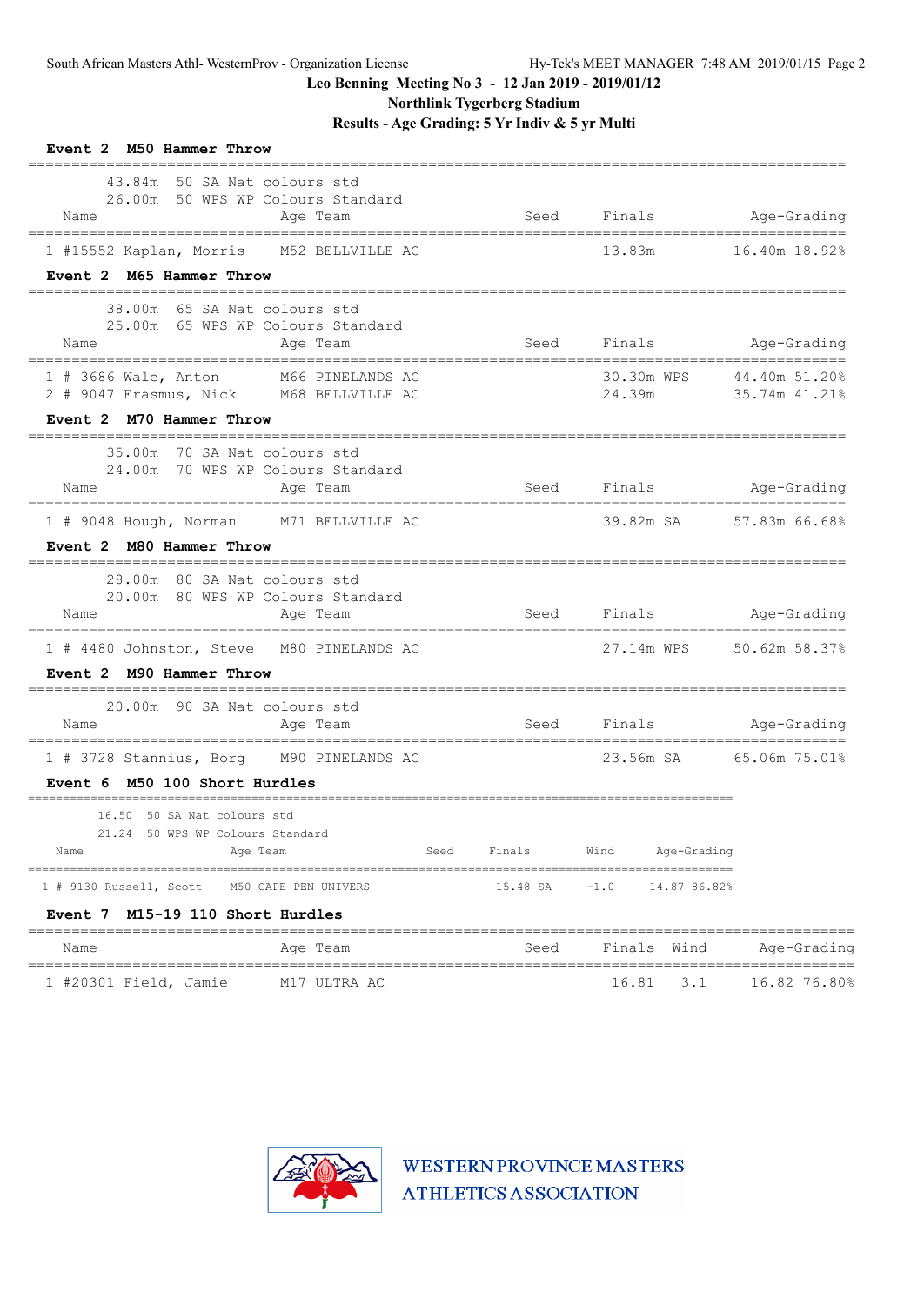**Northlink Tygerberg Stadium**

**Results - Age Grading: 5 Yr Indiv & 5 yr Multi**

| Event 7 M20-29 110 Short Hurdles                                                                                                                                                                          |                                                |                                           |                                                                        |              |
|-----------------------------------------------------------------------------------------------------------------------------------------------------------------------------------------------------------|------------------------------------------------|-------------------------------------------|------------------------------------------------------------------------|--------------|
| Age Team<br>Name                                                                                                                                                                                          | Seed                                           | Finals                                    | Wind<br>===================                                            | Age-Grading  |
| 1 #11408 Theunis, Elgar M23 ULTRA AC<br>Event 8 W15-19 Shot Put                                                                                                                                           |                                                | 16.25                                     | 3.1                                                                    | 16.26 79.45% |
| Age Team<br>Name                                                                                                                                                                                          | Seed                                           | Finals                                    | Age-Grading                                                            |              |
| 1 # 138 Donough, Ameera W17 ULTRA AC<br>2 #20584 Van der Westhuize W17 BELLVILLE AC                                                                                                                       |                                                | 8.50m                                     | 8.50m 37.56%<br>8.18m 8.18m 36.15%                                     |              |
| Event 8 W20-29 Shot Put<br>________________________                                                                                                                                                       |                                                |                                           |                                                                        |              |
| Age Team<br>Name                                                                                                                                                                                          | Seed                                           | Finals                                    | Age-Grading                                                            |              |
| 1 #11411 Stevens, Tamsin<br>W24 ULTRA AC<br>Event 8 W30 Shot Put                                                                                                                                          |                                                | 9.04m                                     | 9.04m 39.95%                                                           |              |
| 8.03m 30 WPS WP Colours Standard<br>Name<br>Age Team                                                                                                                                                      | Seed<br>====================================== | Finals                                    | ======================                                                 | Age-Grading  |
| 1 #11500 Hattingh, Olive<br>W31 BELLVILLE AC<br>Event 8 W35 Shot Put                                                                                                                                      |                                                | 5.40m                                     |                                                                        | 5.40m 23.86% |
| 10.48m 35 SA Nat colours std<br>8.75m 35 WPS WP Colours Standard<br>Age Team<br>Name                                                                                                                      | Seed                                           | Finals                                    |                                                                        | Age-Grading  |
| Gerstner, Juanita W35 TYGERBERG AC<br>$\mathbf{1}$<br>2 # 1298 Mallin, Ezette W36 VARSITY OLD BOYS AC<br>3 # 8960 Compion, Maria W37 CAPE MULTI-SPORT<br>-- #48341 Van Heerden, Elsa W38 INDIVIDUAL ENTRY |                                                | 10.83m SA<br>9.76m WPS<br>8.98m WPS<br>ΝD | --------------------<br>11.22m 49.61%<br>10.11m 44.71%<br>9.31m 41.14% |              |
| Event 8 W40 Shot Put                                                                                                                                                                                      |                                                |                                           |                                                                        |              |
| 10.23m 40 SA Nat colours std<br>8.60m 40 WPS WP Colours Standard<br>Name<br>Age Team                                                                                                                      | Seed                                           | Finals                                    |                                                                        | Age-Grading  |
| 1 # 9541 Kruger, Sanet<br>W42 BELLVILLE AC                                                                                                                                                                |                                                | 9.26m WPS                                 | 10.27m 45.41%                                                          |              |
| Event 8 W45 Shot Put                                                                                                                                                                                      |                                                |                                           |                                                                        |              |
| 45 SA Nat colours std<br>9.90m<br>8.10m 45 WPS WP Colours Standard<br>Name<br>Age Team                                                                                                                    | Seed                                           | Finals                                    |                                                                        | Age-Grading  |
| =================================<br>1 #48339 Cronje, Liesl<br>W46 BELLVILLE AC                                                                                                                           | ======================                         | =========<br>8.52m WPS                    | ------------------<br>10.17m 44.96%                                    |              |

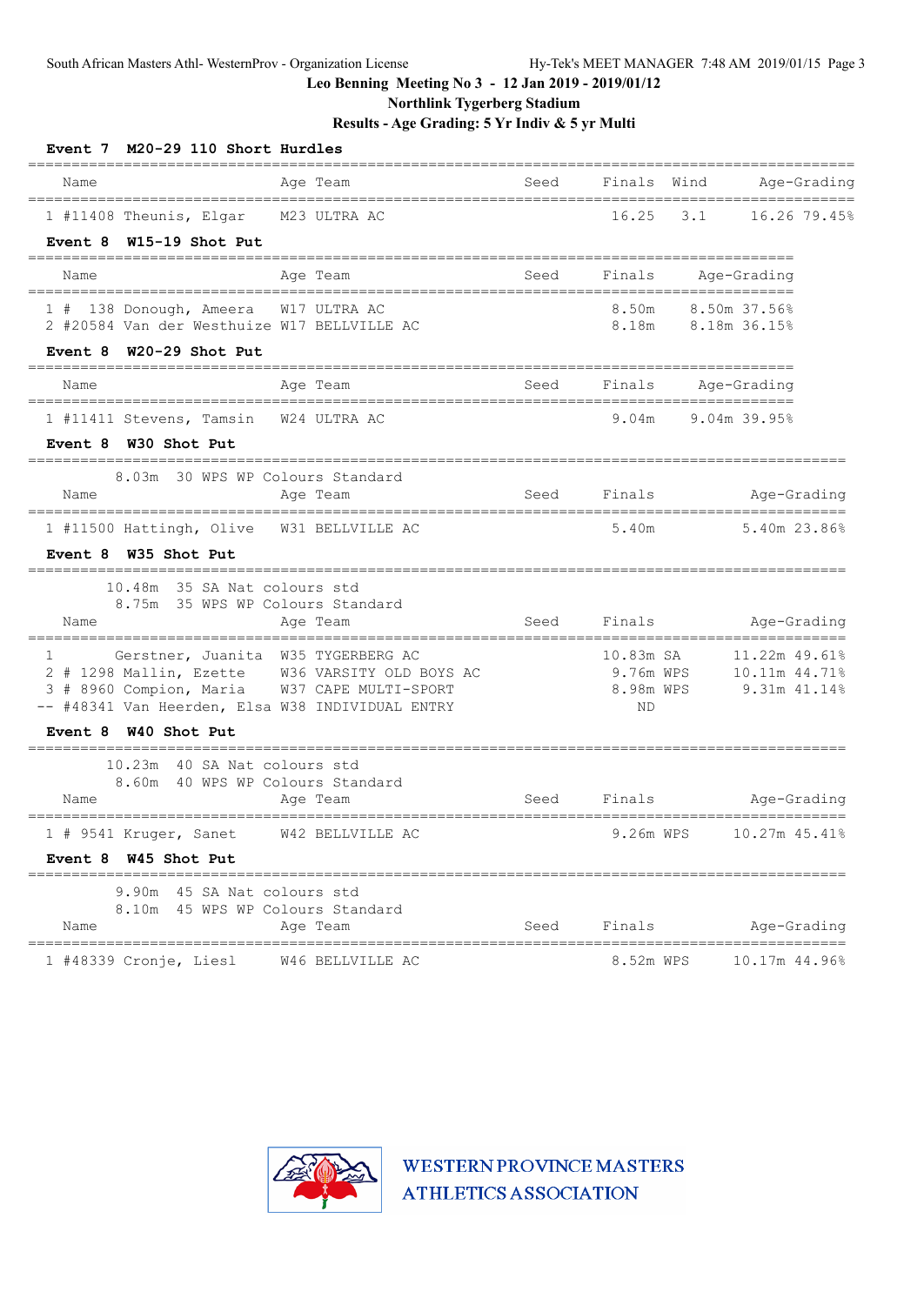**Northlink Tygerberg Stadium**

**Results - Age Grading: 5 Yr Indiv & 5 yr Multi**

| Event 8 W55 Shot Put                                                                                  |               |           |                                           |
|-------------------------------------------------------------------------------------------------------|---------------|-----------|-------------------------------------------|
| 9.80m 55 SA Nat colours std<br>7.00m 55 WPS WP Colours Standard<br>Name<br>Age Team                   | Seed          | Finals    | Age-Grading                               |
| W59 TYGERBERG AC<br>1 #11004 Dramat, Farieda<br>Event 8 W60 Shot Put                                  |               | 8.16m WPS | 11.18m 49.42%                             |
| 9.00m<br>60 SA Nat colours std<br>6.45m 60 WPS WP Colours Standard<br>Name<br>Age Team                | Seed          | Finals    | Age-Grading                               |
| 1 #15032 Stofberg, Tertia W64 BELLVILLE AC<br>Event 8 W65 Shot Put                                    |               | 6.76m WPS | 10.15m 44.86%                             |
| 65 SA Nat colours std<br>8.10m<br>6.00m 65 WPS WP Colours Standard<br>Age Team<br>Name                | Seed          | Finals    | Age-Grading                               |
| W66 BELLVILLE AC<br>$1$ # 9046 Erasmus, Zelda<br>Event 9 M15-19 Shot Put                              |               | 8.45m SA  | 14.02m 62.00%                             |
| Age Team<br>Name                                                                                      | Seed          | Finals    | Age-Grading                               |
| 1 #20301 Field, Jamie M17 ULTRA AC<br>Event $9$ M20-29 Shot Put                                       |               | 7.92m     | 7.92m 34.26%                              |
| Age Team<br>Name                                                                                      | Seed          | Finals    | Age-Grading                               |
| 1 #11408 Theunis, Elgar<br>M23 ULTRA AC<br>Event 9 M35 Shot Put                                       |               | 8.04m     | 8.04m 34.78%                              |
| ============<br>14.00m 35 SA Nat colours std<br>11.50m 35 WPS WP Colours Standard<br>Name<br>Age Team | Seed          | Finals    | Age-Grading                               |
| 1 # 3692 Wiener, Shukri M37 PINELANDS AC<br>Event 9 M40 Shot Put                                      |               | 11.40m    | 11.82m 51.14%                             |
| 13.24m 40 SA Nat colours std<br>40 WPS WP Colours Standard<br>10.70m<br>Name<br>Age Team              | Seed          | Finals    | Age-Grading                               |
| ============<br>1 #48342 Ismail, Keyaam<br>M44 INDIVIDUAL ENTRY                                       | ============= | 8.05m     | =========================<br>8.96m 38.78% |

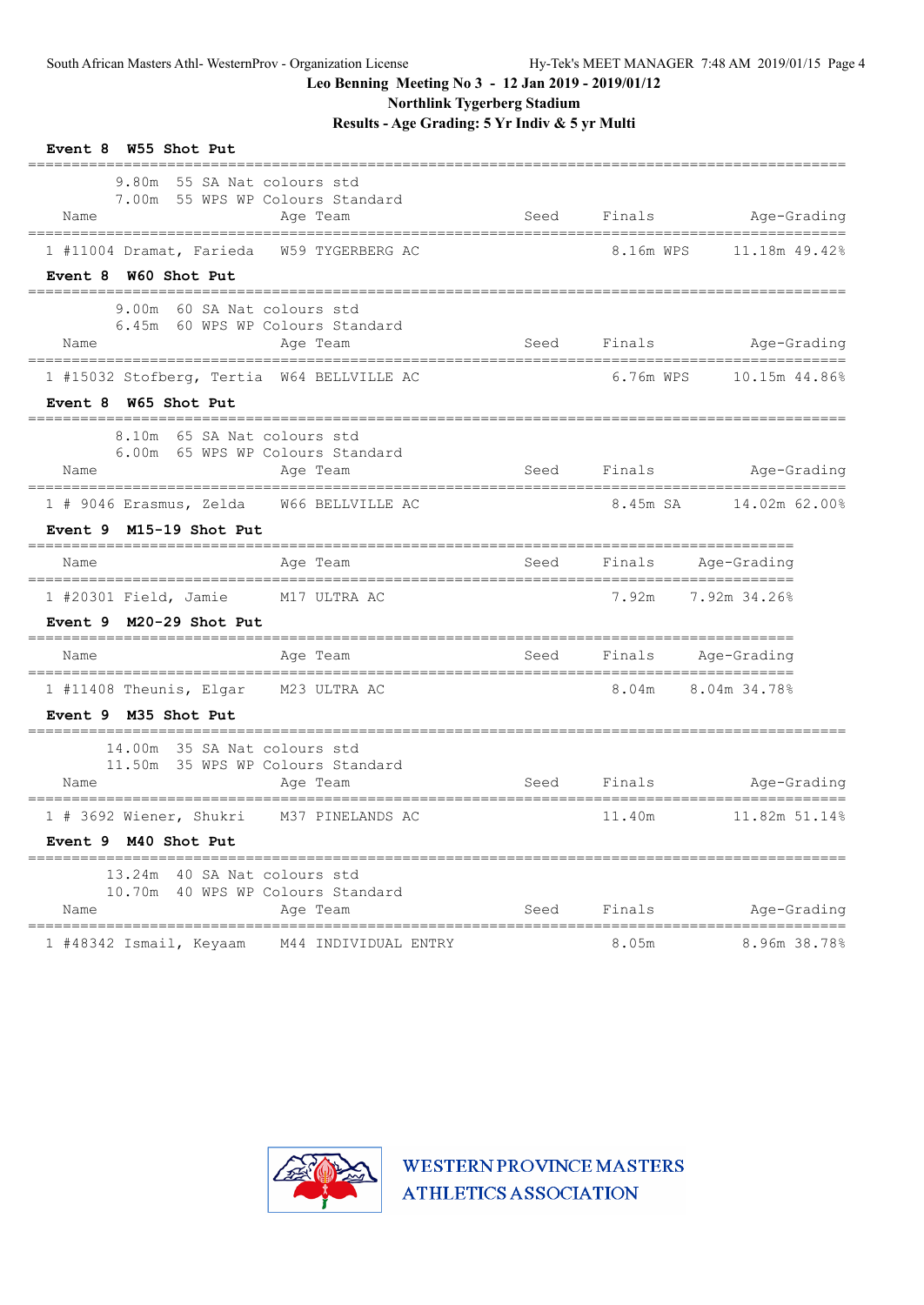**Northlink Tygerberg Stadium**

**Results - Age Grading: 5 Yr Indiv & 5 yr Multi**

| Event 9 M45 Shot Put                                                                                                                                          |      |                        |                                                    |
|---------------------------------------------------------------------------------------------------------------------------------------------------------------|------|------------------------|----------------------------------------------------|
| 12.14m 45 SA Nat colours std<br>10.00m 45 WPS WP Colours Standard<br>Name<br>Age Team<br>-----------------------------------<br>----------------------------- |      |                        | Seed Finals Age-Grading<br>_______________________ |
| 1 #48346 Van Zyl, Dana M45 INDIVIDUAL ENTRY<br>Event 9 M50 Shot Put                                                                                           |      | 8.27m                  | 9.94m 43.01%                                       |
| 13.32m 50 SA Nat colours std<br>10.00m 50 WPS WP Colours Standard<br>Name<br>Age Team<br>======================================                               |      |                        | Seed Finals Age-Grading                            |
| 1 #15552 Kaplan, Morris M52 BELLVILLE AC<br>2 # 4125 Isaacs, Duncan M50 NEDBANK WP<br>Event 9 M55 Shot Put                                                    |      | 8.65m<br>6.00m         | 10.13m 43.84%<br>7.03m 30.41%                      |
| =============<br>12.38m 55 SA Nat colours std<br>9.10m 55 WPS WP Colours Standard<br>Name<br>Age Team                                                         | Seed |                        | Finals Age-Grading                                 |
| 1 #15985 Primo, Derick M56 SA POLICE SER AC<br>Event 9 M65 Shot Put                                                                                           |      | 6.24m                  | 7.92m 34.29%                                       |
| 11.33m 65 SA Nat colours std<br>8.50m 65 WPS WP Colours Standard<br>Name<br>Age Team                                                                          |      | Seed Finals            | Age-Grading                                        |
| 1 # 3686 Wale, Anton M66 PINELANDS AC<br>2 # 9047 Erasmus, Nick M68 BELLVILLE AC<br>Event 9 M70 Shot Put                                                      |      | 12.09m SA<br>8.66m WPS | 16.45m 71.16%<br>11.78m 50.97%                     |
| 11.70m 70 SA Nat colours std<br>8.00m 70 WPS WP Colours Standard<br>Name<br>Age Team<br>------------------------------------                                  | Seed | Finals                 | Age-Grading                                        |
| 1 # 9048 Hough, Norman M71 BELLVILLE AC<br>Event 9 M80 Shot Put                                                                                               |      | 12.11m SA              | 15.50m 67.09%                                      |
| 9.30m 80 SA Nat colours std<br>7.00m 80 WPS WP Colours Standard<br>Name<br>Age Team<br>====================================                                   | Seed | Finals                 | Age-Grading                                        |
| 1 # 4480 Johnston, Steve M80 PINELANDS AC<br>2 #14079 Roos, Johan M80 BELLVILLE AC                                                                            |      | 8.77m WPS<br>7.69m WPS | 13.20m 57.10%<br>11.57m 50.07%                     |

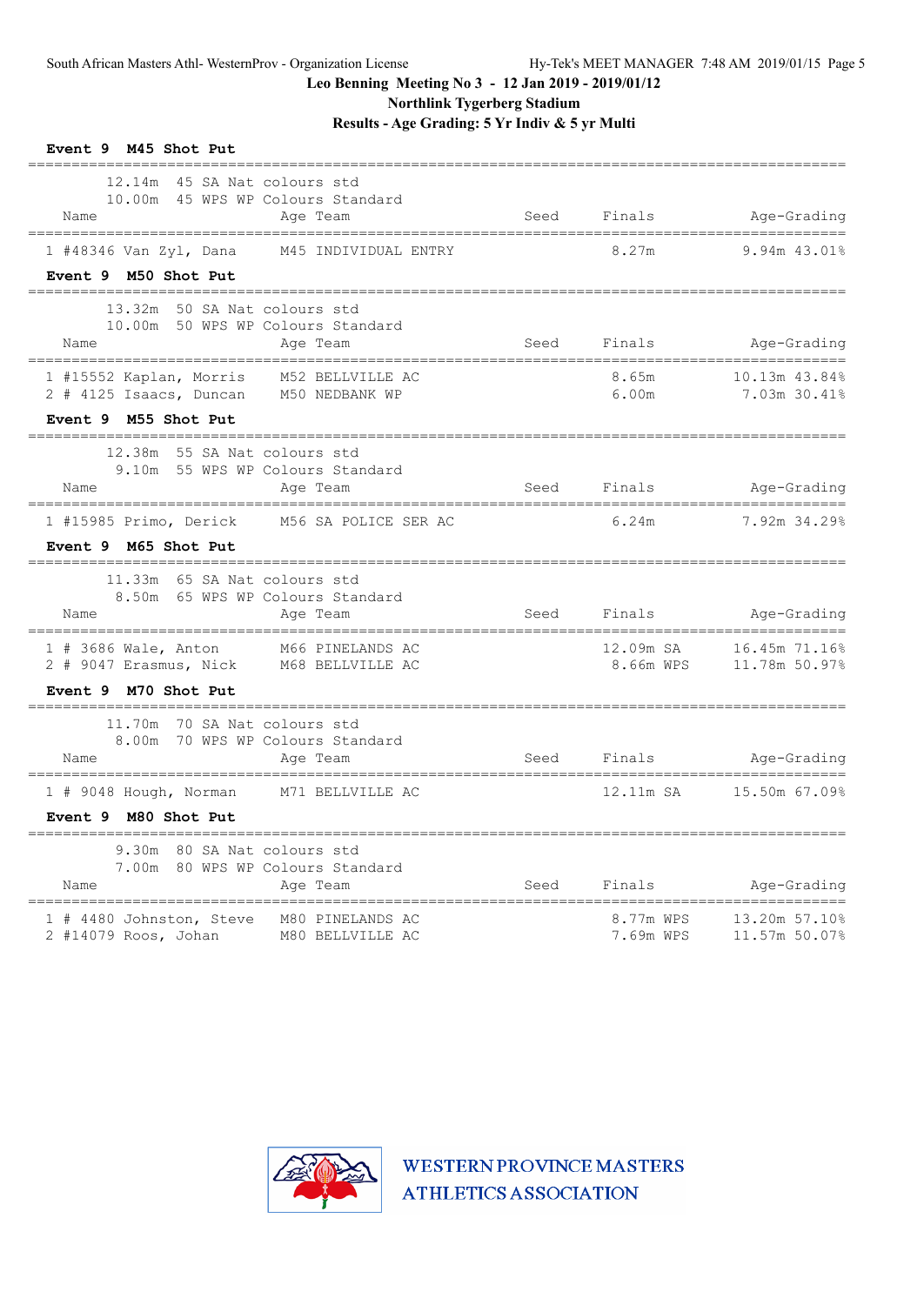**Northlink Tygerberg Stadium**

**Results - Age Grading: 5 Yr Indiv & 5 yr Multi**

| Event 9 M90 Shot Put<br>=================== |                                                                             |      |                                  |                        |                            |                              |
|---------------------------------------------|-----------------------------------------------------------------------------|------|----------------------------------|------------------------|----------------------------|------------------------------|
| Name                                        | 6.00m 90 SA Nat colours std<br>Age Team                                     |      |                                  |                        |                            | Seed Finals Age-Grading      |
|                                             | 1 # 3728 Stannius, Borg M90 PINELANDS AC                                    |      |                                  | 8.40m SA 16.40m 70.95% |                            |                              |
|                                             | Event $10$ W20-29 200 Meter Dash 200M - WOMAN                               |      |                                  |                        |                            |                              |
| Name                                        | Age Team                                                                    |      |                                  |                        |                            | Seed Finals Wind Age-Grading |
|                                             | 1 #48344 Arendse, Caitlin W23 UNIVERSITY OF CA                              |      |                                  |                        |                            | 29.11 1.7 29.12 73.31%       |
|                                             | Event 10 W30 200 Meter Dash 200M - WOMAN                                    |      |                                  |                        |                            |                              |
|                                             | 28.14 30 WPS WP Colours Standard                                            |      |                                  |                        |                            |                              |
| Name                                        | Age Team                                                                    | Seed | Finals                           | Wind                   | Age-Grading                |                              |
|                                             | 1 # 9151 Walters, Marike W31 CAPE PEN UNIVERS                               |      | $26.92$ WPS $1.7$ $26.93$ 79.27% |                        |                            |                              |
|                                             | 2 #11006 Van Rensburg, Mar W34 TYGERBERG AC                                 |      | 28.84                            |                        | $1.7$ 28.85 73.99%         |                              |
|                                             | Event 10 W35 200 Meter Dash 200M - WOMAN                                    |      |                                  |                        |                            |                              |
|                                             | 27.38 35 SA Nat colours std                                                 |      |                                  |                        |                            |                              |
|                                             | 28.74 35 WPS WP Colours Standard                                            |      |                                  |                        |                            |                              |
| Name                                        | Age Team                                                                    | Seed | Finals                           | Wind                   | Age-Grading                |                              |
| 1 #13956 Petersen, Fadwah W39 TITANS        |                                                                             |      |                                  |                        | 36.43 1.7 35.35 60.39%     |                              |
|                                             | 2 #12475 Mohamed, Fatima W37 HEWAT ATH CLUB                                 |      |                                  |                        | 36.70 1.7 35.61 59.95%     |                              |
|                                             | Event 10 W45 200 Meter Dash 200M - WOMAN<br>_______________________________ |      |                                  |                        |                            |                              |
|                                             | 28.84 45 SA Nat colours std                                                 |      |                                  |                        |                            |                              |
| Name                                        | 32.74 45 WPS WP Colours Standard<br>Age Team                                | Seed | Finals                           |                        | Wind Age-Grading           |                              |
|                                             |                                                                             |      |                                  |                        |                            |                              |
|                                             | 1 #12220 Figland, Beverley W48 BELLVILLE AC                                 |      |                                  |                        | 30.40 WPS 1.7 27.31 78.16% |                              |
|                                             | Event 10 W55 200 Meter Dash 200M - WOMAN                                    |      |                                  |                        |                            |                              |
|                                             | 31.32 55 SA Nat colours std                                                 |      |                                  |                        |                            |                              |
|                                             | 36.24 55 WPS WP Colours Standard                                            |      |                                  |                        |                            |                              |
| Name                                        | Age Team                                                                    |      | Seed Finals                      |                        | Wind Age-Grading           |                              |
|                                             | 1 # 3004 Ruppert, Annette W55 STRAND AC                                     |      | 31.07 SA                         | 1.7                    | 25.68 83.13%               |                              |
|                                             | Event 10 W65 200 Meter Dash 200M - WOMAN                                    |      |                                  |                        |                            |                              |
|                                             | 36.91 65 SA Nat colours std                                                 |      |                                  |                        |                            |                              |
|                                             | 40.24 65 WPS WP Colours Standard                                            |      |                                  |                        |                            |                              |
| Name                                        | Age Team                                                                    | Seed | Finals                           | Wind                   | Age-Grading                |                              |
|                                             | 1 #12865 Jonkers, Margaret W68 NANTES ATH CLUB                              |      | 40.99                            | 1.7                    | 30.92 69.02%               |                              |

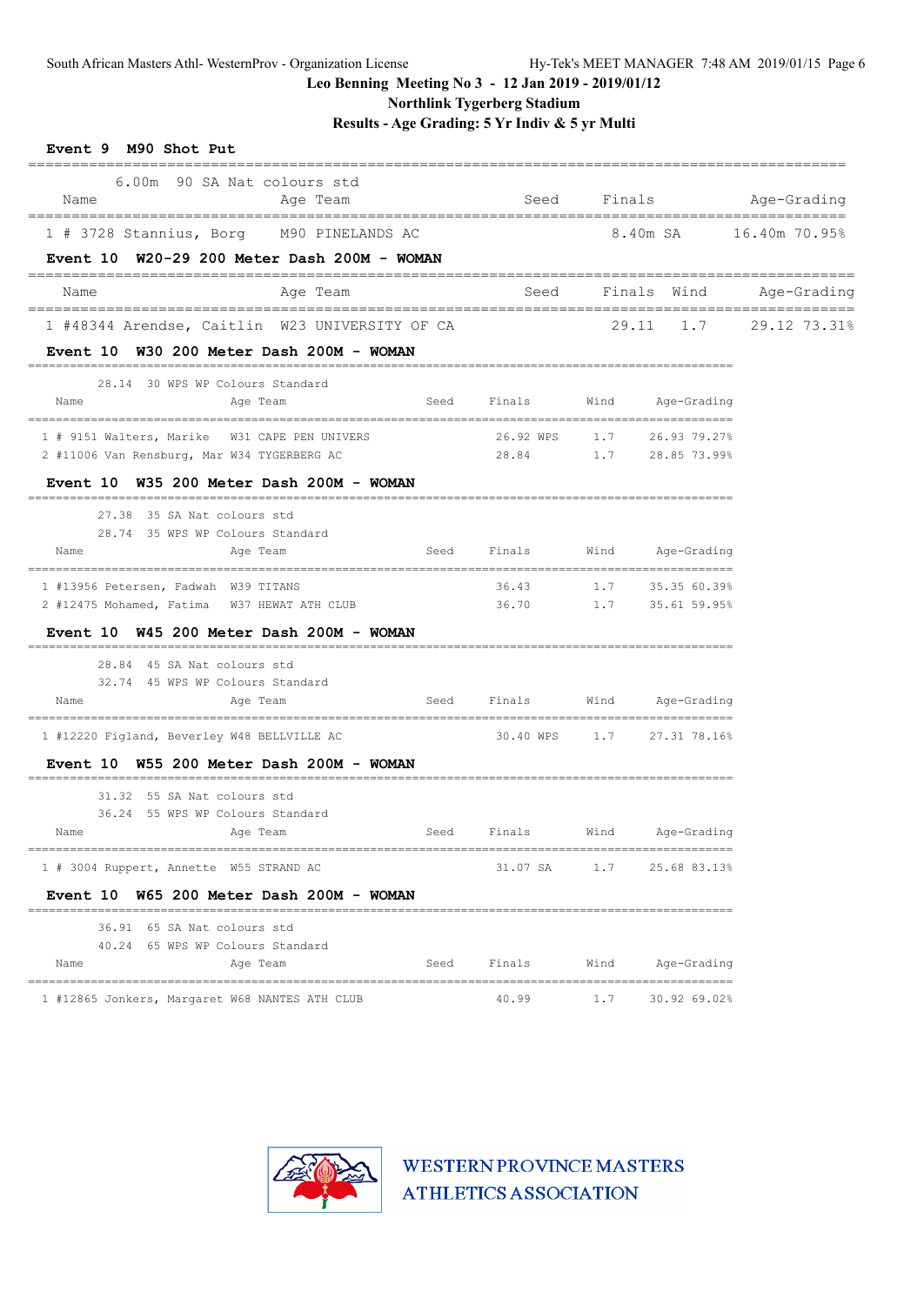South African Masters Athl- WesternProv - Organization License Hy-Tek's MEET MANAGER 7:48 AM 2019/01/15 Page 7

# **Leo Benning Meeting No 3 - 12 Jan 2019 - 2019/01/12**

# **Northlink Tygerberg Stadium**

# **Results - Age Grading: 5 Yr Indiv & 5 yr Multi**

| Name                                                 | Age Team                                            | Seed | Finals      | Wind |      | Age-Grading H#                                          |   |
|------------------------------------------------------|-----------------------------------------------------|------|-------------|------|------|---------------------------------------------------------|---|
| =========================<br>1 #20033 Sochop, Keanan | M15 ULTRA AC                                        |      | 23.06       | 0.1  |      | ==================================<br>23.07 83.78%<br>4 |   |
| 2 #20035 Ismail, Tariq                               | M16 ITHEKO AC                                       |      | 23.62       | 0.1  |      | 23.63 81.80%<br>4                                       |   |
| 3 #20378 Barends, Ethan M15 ULTRA AC                 |                                                     |      | 25.46       | 0.1  |      | 25.47 75.88%<br>4                                       |   |
| 4 #20485 Petersen, Ameen                             | M17 TITANS                                          |      | 25.88       | 0.1  |      | 25.89 74.65%<br>- 4                                     |   |
|                                                      | Event 11 M20-29 200 Meter Dash 200M - MEN           |      |             |      |      |                                                         |   |
| Name                                                 | Age Team                                            | Seed | Finals Wind |      |      | Age-Grading H#                                          |   |
| 1 # 9968 Van der Merwe, Ke M23 ITHEKO AC             |                                                     |      | 21.67       | 0.1  |      | 21.68 89.16%<br>- 4                                     |   |
| 2 #48345 Monaila, Gavin                              | M23 BOTTELARY AC                                    |      | 22.74       | 0.1  |      | 22.75 84.96%<br>$\overline{4}$                          |   |
| 3 #48101 Arendse, Jody M24 INDIVIDUAL ENTRY          |                                                     |      | 23.65       | 0.1  |      | 23.66 81.69%<br>- 4                                     |   |
|                                                      | Event 11 M35 200 Meter Dash 200M - MEN              |      |             |      |      |                                                         |   |
| 22.90                                                | 35 SA Nat colours std                               |      |             |      |      |                                                         |   |
| 24.44 35 WPS WP Colours Standard<br>Name             | Age Team                                            | Seed | Finals      |      | Wind | Age-Grading H#                                          |   |
| 1 # 9967 Dreyer, Jonathan M37 ITHEKO AC              |                                                     |      | $22.61$ SA  |      | 1.2  | _________________________________<br>22.25 86.86%       | 3 |
| 2 # 7055 Le Grange, Jacobu M38 BELLVILLE AC          |                                                     |      | 25.40       |      | 1.2  | 24.99 77.32% 3                                          |   |
| 24.22 45 SA Nat colours std                          | Event 11 M45 200 Meter Dash 200M - MEN              |      |             |      |      |                                                         |   |
| 26.44 45 WPS WP Colours Standard                     |                                                     |      |             |      |      |                                                         |   |
| Name                                                 | Age Team                                            | Seed | Finals      |      | Wind | Age-Grading H#                                          |   |
| 1 # 8323 Basson, Marius                              | M46 ORANJERIVIER AK                                 |      | 24.53 WPS   |      | 2.7  | 22.66 85.28%                                            | 2 |
| 2 #15185 Cloete, John                                | M47 BELLVILLE AC                                    |      | 25.23 WPS   |      | 1.2  | 23.30 82.92%                                            | 3 |
| 3 # 9172 Van Zyl, Oloff                              | M49 CAPE PEN UNIVERS                                |      | 25.83 WPS   |      | 2.7  | 23.86 80.99%                                            | 2 |
| 4 #48346 Van Zyl, Dana                               | M45 INDIVIDUAL ENTRY                                |      | 26.30 WPS   |      | 2.7  | 24.29 79.54%                                            | 2 |
|                                                      | 5 # 1457 Davidson, Terence M45 SPARTAN HARRIERS AC  |      | 27.19       |      | 2.7  | 25.11 76.94%                                            | 2 |
| <b>Event 11</b>                                      | M50 200 Meter Dash 200M - MEN                       |      |             |      |      |                                                         |   |
| 25.00<br>27.54                                       | 50 SA Nat colours std<br>50 WPS WP Colours Standard |      |             |      |      |                                                         |   |
| Name                                                 | Age Team                                            |      | Seed Finals |      |      | Wind Age-Grading H#                                     |   |
| 1 # 9146 Green, Garry M54 CAPE PEN UNIVERS           |                                                     |      |             |      |      | 26.43 WPS 2.7 23.62 81.84% 2                            |   |
| 2 # 9400 Doren, Pieter M54 CORRECTIONAL SER          |                                                     |      |             |      |      | 28.29 2.7 25.28 76.46% 2                                |   |
|                                                      | Event 11 M55 200 Meter Dash 200M - MEN              |      |             |      |      |                                                         |   |
| 25.83 55 SA Nat colours std                          |                                                     |      |             |      |      |                                                         |   |
| 28.54 55 WPS WP Colours Standard                     |                                                     |      |             |      |      |                                                         |   |
| Name                                                 | Age Team                                            |      |             |      |      | Seed Finals Wind Age-Grading H#                         |   |
| 1 #11507 Myburgh, Johan M57 BELLVILLE AC             |                                                     |      |             |      |      | 25.60 SA 2.7 22.11 87.42% 2                             |   |

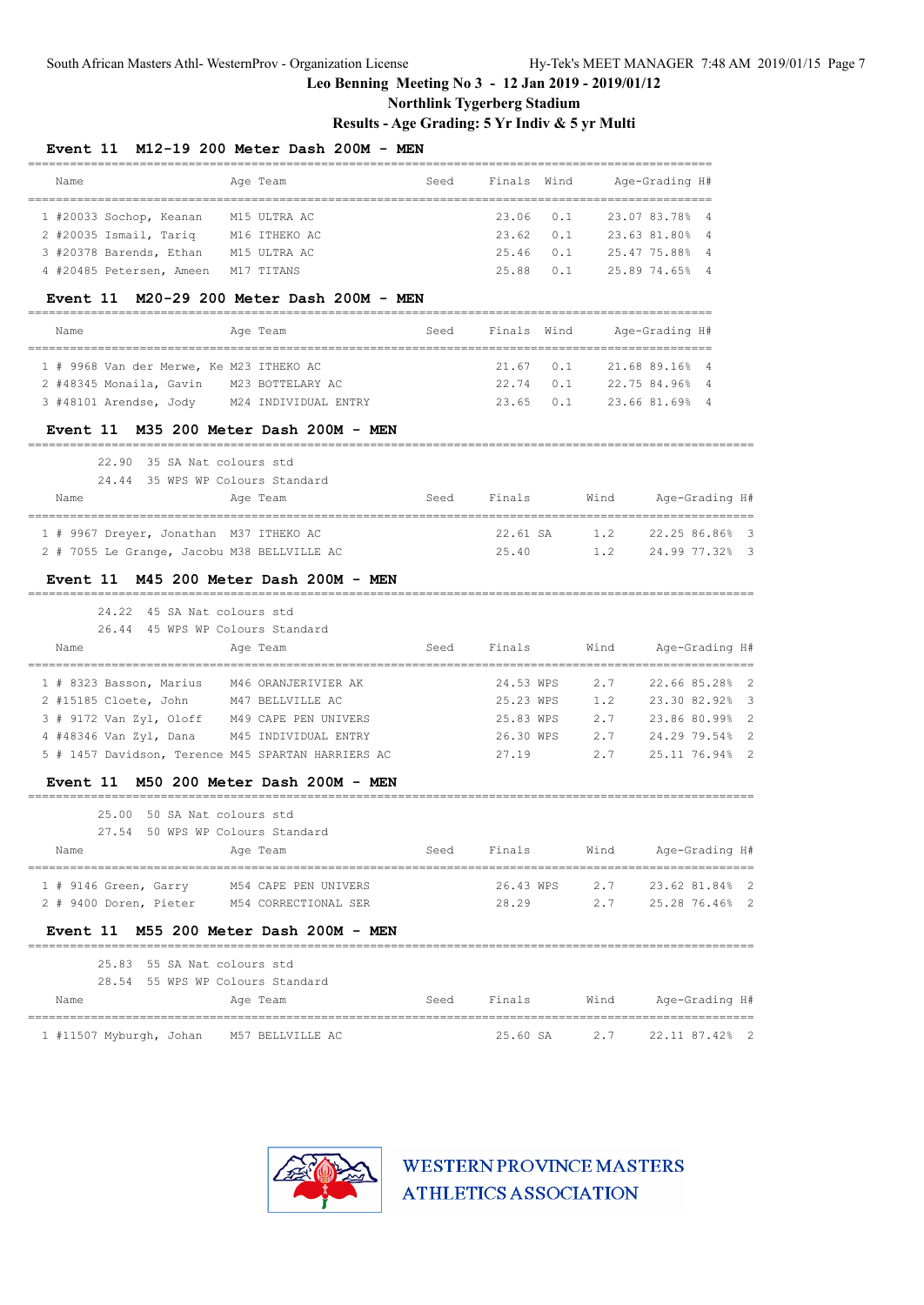**Northlink Tygerberg Stadium**

**Results - Age Grading: 5 Yr Indiv & 5 yr Multi**

| Event 11 M65 200 Meter Dash 200M - MEN                                                                     |      |                              |      |                                              |                              |
|------------------------------------------------------------------------------------------------------------|------|------------------------------|------|----------------------------------------------|------------------------------|
| 28.40 65 SA Nat colours std<br>32.74 65 WPS WP Colours Standard<br>Name<br>Age Team                        | Seed | Finals                       | Wind | Age-Grading H#                               |                              |
| 1 # 617 Deetlefs, Pietie M65 BOLMA                                                                         |      |                              |      | 28.47 WPS 2.7 22.80 84.76% 2                 |                              |
| Event 11 M80 200 Meter Dash 200M - MEN<br>38.00 80 SA Nat colours std                                      |      |                              |      |                                              |                              |
| 40.24 80 WPS WP Colours Standard<br>Age Team<br>Name                                                       | Seed | Finals                       |      | Wind Age-Grading                             |                              |
| 1 # 846 Van Zyl, Jakobus M81 VARSITY OLD BOYS AC                      35.39 SA       1.4      23.71 81.52% |      |                              |      |                                              |                              |
| Event 11 M85 200 Meter Dash 200M - MEN<br>44.00 85 SA Nat colours std                                      |      |                              |      |                                              |                              |
| 46.65 85 WPS WP Colours Standard<br>Name<br>Age Team                                                       | Seed | Finals                       |      | Wind Age-Grading                             |                              |
| 1 # 9138 Ridge, Arthur M87 CAPE PEN UNIVERS<br>2 # 2042 Van Den Berg, Jan M85 STRAND AC                    |      | 39.11 SA 1.4 23.67 81.64%    |      | 45.35 WPS 1.4 27.45 70.41%                   |                              |
| Event 12 W15-19 Long Jump                                                                                  |      |                              |      |                                              |                              |
| Name<br>Age Team                                                                                           |      |                              |      |                                              | Seed Finals Wind Age-Grading |
| 1 # 138 Donough, Ameera W17 ULTRA AC<br>Event 12 W35 Long Jump                                             |      |                              |      |                                              | $4.75m - 1.3$ $4.75m$ 63.16% |
| 4.96m 35 SA Nat colours std<br>4.30m 35 WPS WP Colours Standard                                            |      |                              |      |                                              |                              |
| Name<br>Age Team                                                                                           | Seed |                              |      | Finals Wind Age-Grading                      |                              |
| 1 #48341 Van Heerden, Elsa W38 INDIVIDUAL ENTRY<br>2 #12475 Mohamed, Fatima W37 HEWAT ATH CLUB             |      | 4.52m WPS<br>3.08m           |      | 2.2 4.74m 63.13%<br>$1.3$ $3.23$ m $43.02$ % |                              |
| Event 12 W45 Long Jump                                                                                     |      |                              |      |                                              |                              |
| 4.40m 45 SA Nat colours std<br>3.70m 45 WPS WP Colours Standard<br>Age Team<br>Name                        |      | Seed Finals Wind Age-Grading |      |                                              |                              |
|                                                                                                            |      |                              |      |                                              |                              |
| 1 # 285 Shaik, Carmila W46 BOLMA<br>Event 12 W65 Long Jump                                                 |      |                              |      | 3.71m WPS 2.3 4.36m 58.06%                   |                              |
| 3.25m 65 SA Nat colours std                                                                                |      |                              |      |                                              |                              |
| 2.30m 65 WPS WP Colours Standard<br>Aqe Team<br>Name                                                       |      | Seed Finals                  |      | Wind Age-Grading                             |                              |
| 1 #12865 Jonkers, Margaret W68 NANTES ATH CLUB                                                             |      | 2.83m WPS                    |      | $0.1$ 4.40m 58.59%                           |                              |

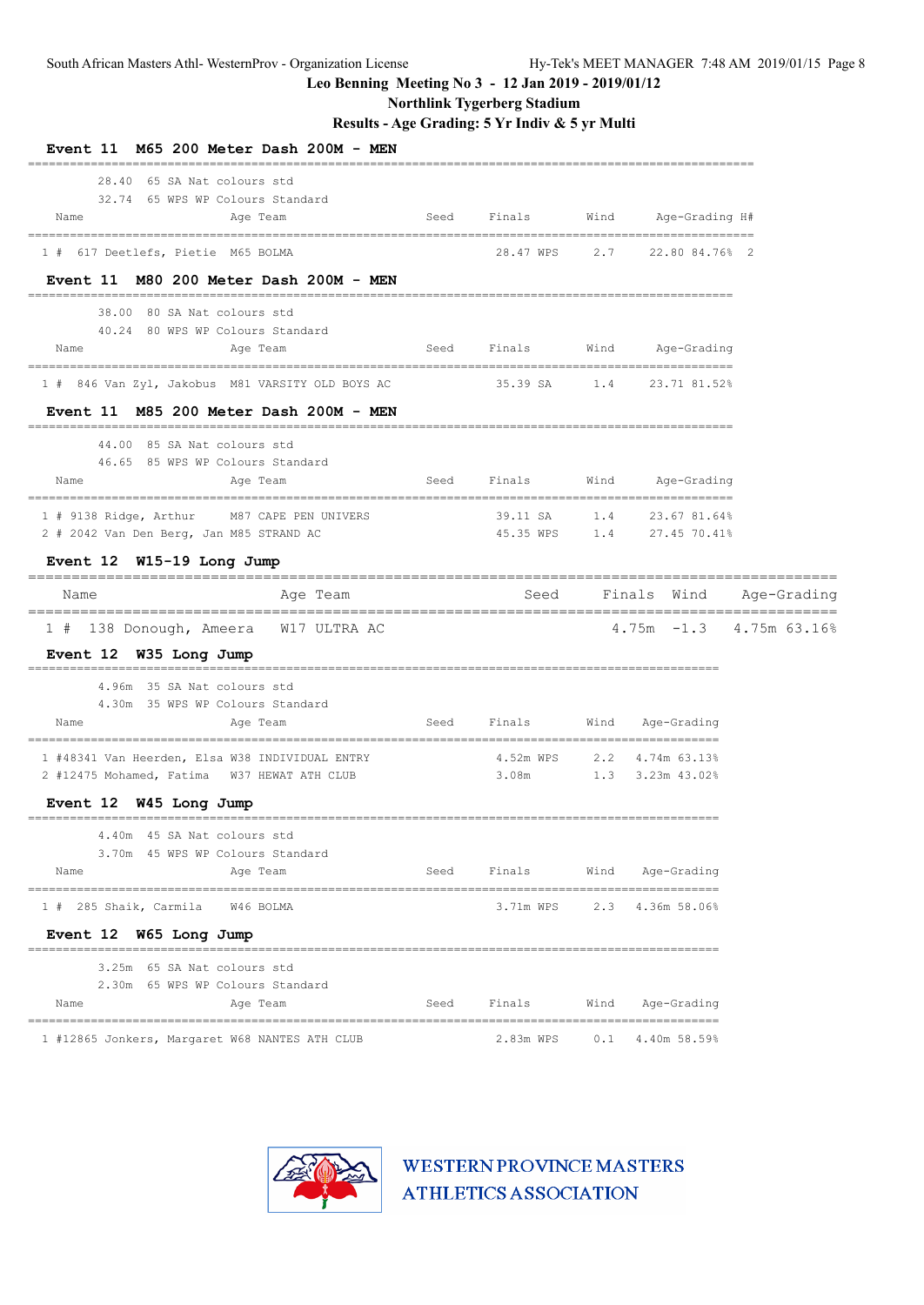**Northlink Tygerberg Stadium**

**Results - Age Grading: 5 Yr Indiv & 5 yr Multi**

#### **Event 13 M15-19 Long Jump**

| Age Team<br>Name                                                                                                                                        | Seed        | Finals Wind                                          | Aqe-Grading                                  |
|---------------------------------------------------------------------------------------------------------------------------------------------------------|-------------|------------------------------------------------------|----------------------------------------------|
| 1 # 22 Parker, Tashriq M18 ULTRA AC<br>2 #20307 Parker, Suhail M17 ULTRA AC<br>3 #14775 Matthee, Karl-Ott M19 TYGERBERG AC<br>Event 13 M20-29 Long Jump |             | 6.57m<br>5.96m 3.1 5.96m 66.59%                      | $1.7$ 6.57m 73.41%<br>5.95m 0.4 5.95m 66.48% |
| Age Team<br>Name                                                                                                                                        |             | Seed Finals Wind Age-Grading                         |                                              |
| 1 # 2156 Roberts, Chrissio M20 EPMA<br>Event 13 M40 Long Jump                                                                                           |             |                                                      | 6.79m $-1.7$ 6.79m 75.87%                    |
| 6.12m 40 SA Nat colours std<br>5.25m 40 WPS WP Colours Standard<br>Name<br>Age Team                                                                     | Seed Finals | Wind Age-Grading                                     |                                              |
| 1 # 2221 Smit, Aldrin M43 STRAND AC<br>2 # 3235 Juries, Chubasco M43 ITHEKO AC<br>Event 13 M50 Long Jump                                                | 5.21m       | $0.5$ 5.67m 63.46%<br>3.92m 0.7 4.27m 47.75%         |                                              |
| 5.55m 50 SA Nat colours std<br>4.60m 50 WPS WP Colours Standard<br>Age Team<br>Name                                                                     |             | Seed Finals Wind Age-Grading                         |                                              |
| 1 #13111 Matthee, Gilomee M51 TYGERBERG AC<br>2 #15355 Neff, Freddie M50 CORRECTIONAL SER<br>Event 14 W30 800 Meter Run                                 | 4.53m       | 5.02m WPS -1.2 6.16m 68.96%<br>4.7 5.56m 62.23%      |                                              |
| 2:39.00 30 WPS WP Colours Standard<br>Age Team<br>Name                                                                                                  | Seed        | Finals                                               | Age-Grading                                  |
| 1 #15760 Griffiths, Kobie W33 NEDBANK WP<br>2 # 4207 Jacobs, Mandy-Lee W30 NEDBANK WP<br>3 # 8609 Wessels, Twane W33 CAPE MULTI-SPORT                   |             | 2:20.16 WPS<br>2:30.95 WPS 2:30.96 75.04%<br>2:41.86 | 2:20.17 80.82%<br>2:41.87 69.99%             |
| Event 14 W35 800 Meter Run                                                                                                                              |             |                                                      |                                              |
| 2:29.00 35 SA Nat colours std<br>2:44.00 35 WPS WP Colours Standard<br>Age Team<br>Name                                                                 |             | Seed Finals Mge-Grading                              |                                              |
| 1 # 4173 Roffey, Anneline W37 NEDBANK WP<br>2 # 946 Du Plessis, Charl W37 VARSITY OLD BOYS AC                                                           |             | 2:25.59 SA<br>3:17.29                                | 2:24.88 78.19%<br>3:16.33 57.70%             |

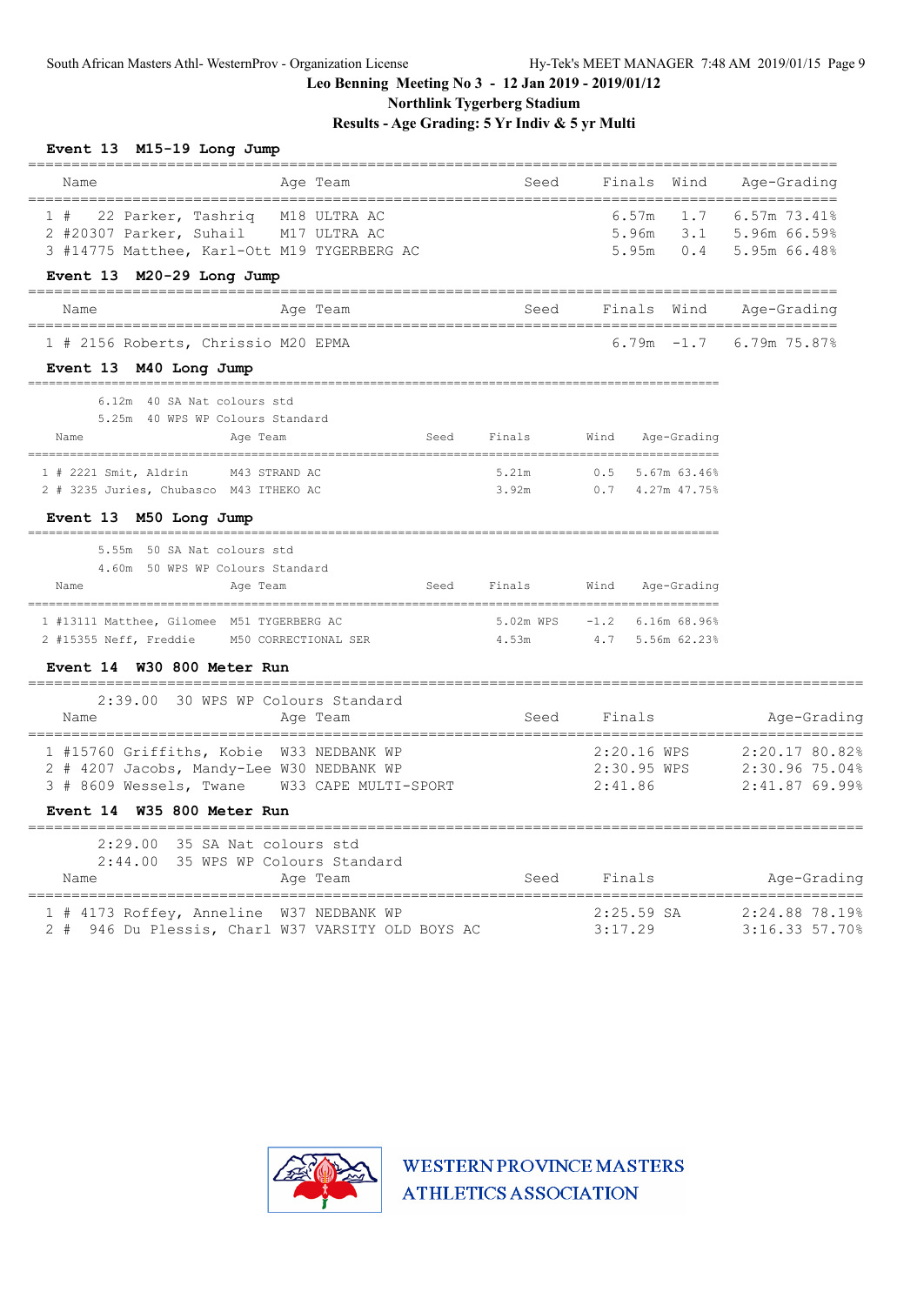**Northlink Tygerberg Stadium**

**Results - Age Grading: 5 Yr Indiv & 5 yr Multi**

| Event 14 W50 800 Meter Run                                                                                                                                |                                        |      |                           |                                                                                              |
|-----------------------------------------------------------------------------------------------------------------------------------------------------------|----------------------------------------|------|---------------------------|----------------------------------------------------------------------------------------------|
| $2:42.00$ 50 SA Nat colours std<br>3:10.00 50 WPS WP Colours Standard<br>Name                                                                             | Age Team                               | Seed | Finals                    | Age-Grading                                                                                  |
| 1 #48100 Graf, Barbara W53 SWITSERLAND                                                                                                                    |                                        |      | 2:48.92 WPS               | $2:27.12$ 77.00%                                                                             |
| Event 15 M12-19 800 Meter Run                                                                                                                             |                                        |      |                           |                                                                                              |
| Name                                                                                                                                                      | Age Team                               | Seed | Finals                    | Age-Grading                                                                                  |
| 1 #48340 Voster, Morgan<br>2 # 1399 Van Niekerk, geo M19 BOLMA<br>3 #48343 Johnson, Kian M15 MILNERTON AC<br>4 #20321 Valentine, Malik M19 ULTRA AC       | M17 WPA                                |      | 2:00.45                   | 2:00.46 83.94%<br>2:01.50 2:01.51 83.22%<br>2:03.24 2:03.25 82.04%<br>2:14.65 2:14.66 75.09% |
| M20-29 800 Meter Run<br><b>Event 15</b>                                                                                                                   |                                        |      |                           |                                                                                              |
| Name                                                                                                                                                      | Age Team                               | Seed | Finals                    | Age-Grading                                                                                  |
| 1 # 4174 Bestenbier, Oscar M22 NEDBANK WP<br>2 #13723 Shayamano, Star<br>3 #15763 Bestenbier, Austi M22 NEDBANK WP<br>-- #48173 Stoffels, Cowin M21 BOLMA | M24 NEDBANK WP                         |      | 1:59.51<br>2:09.57<br>DNF | $1:59.52$ 84.60%<br>2:02.78 2:02.79 82.35%<br>2:09.58 78.04%                                 |
| Event 15 M30 800 Meter Run<br>===========                                                                                                                 | -------------------------------------  |      |                           |                                                                                              |
| 2:02.00<br>Name                                                                                                                                           | 30 WPS WP Colours Standard<br>Age Team | Seed | Finals                    | Age-Grading                                                                                  |
| 1 #15622 Bekker, Renier<br>Event 15 M40 800 Meter Run                                                                                                     | M34 BOXER WP ATH CLUB                  |      | 2:37.13                   | $2:37.14$ 64.35%                                                                             |
| ======================================<br>2:01.00 40 SA Nat colours std<br>2:14.00 40 WPS WP Colours Standard<br>Name                                     | Age Team                               | Seed | Finals                    | Age-Grading                                                                                  |
| 1 # 3235 Juries, Chubasco M43 ITHEKO AC                                                                                                                   | ================================       |      | 2:27.20                   | =====================<br>2:20.73 71.85%                                                      |
| Event 15 M45 800 Meter Run                                                                                                                                |                                        |      |                           |                                                                                              |
| 2:07.00 45 SA Nat colours std<br>2:22.00 45 WPS WP Colours Standard<br>Name                                                                               | Age Team                               |      | Seed Finals               | Age-Grading                                                                                  |
| Pick, Tony<br>1<br>Event 15 M50 800 Meter Run                                                                                                             | M49 ATHLANTIC TRIATH                   |      |                           | ----------------------<br>2:19.56 WPS 2:08.44 78.73%                                         |
| 2:11.00 50 SA Nat colours std<br>2:26.00 50 WPS WP Colours Standard<br>Name                                                                               | Age Team                               | Seed | Finals                    | Age-Grading                                                                                  |
| 1 # 1704 cupido, Clive M53 LANGEBAAN AC                                                                                                                   |                                        |      | 2:21.52 WPS               | 2:05.21 80.76%                                                                               |

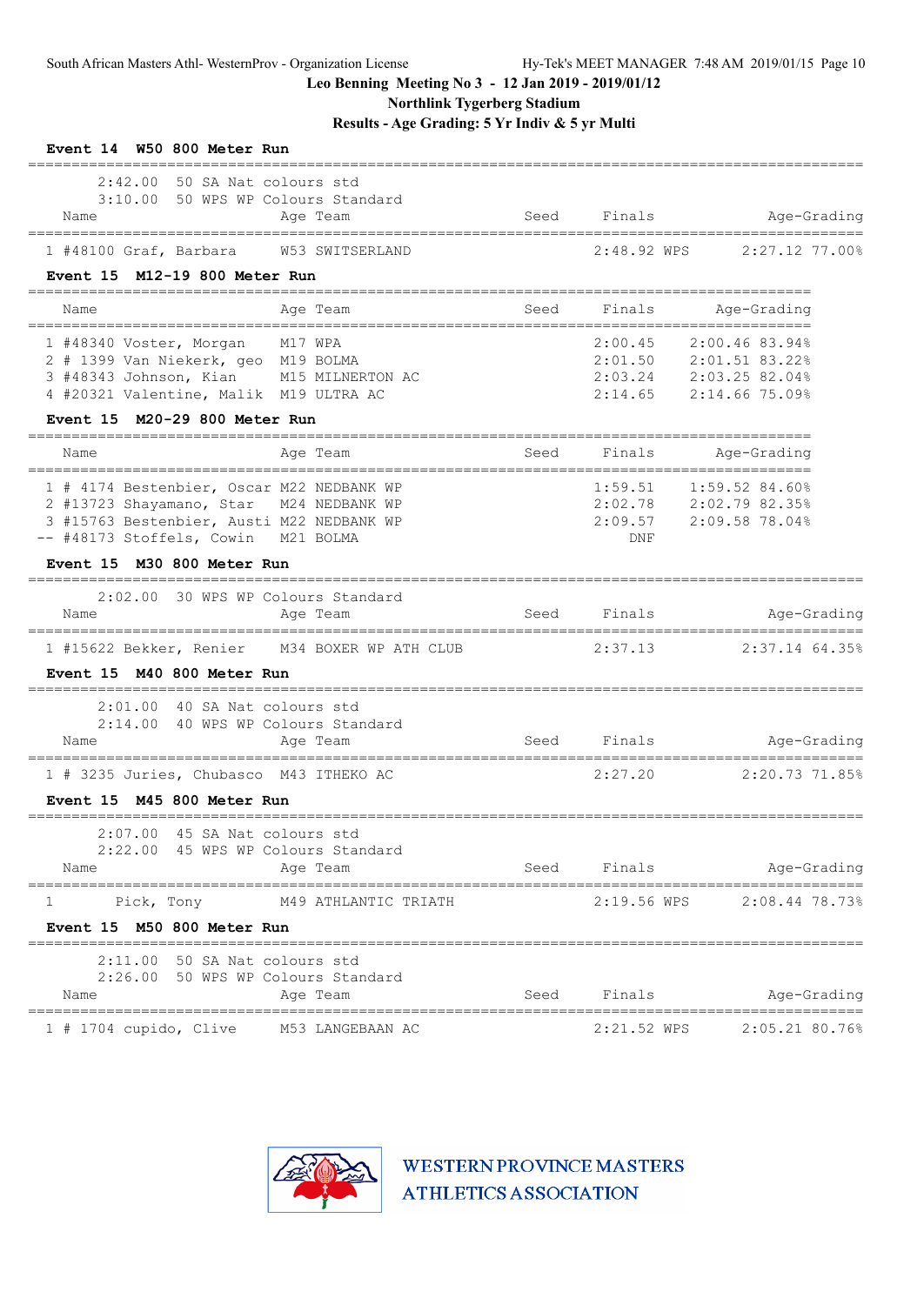**Northlink Tygerberg Stadium**

**Results - Age Grading: 5 Yr Indiv & 5 yr Multi**

| Event 15 M55 800 Meter Run                                                                                                                                 |             |                      |                                                                                   |
|------------------------------------------------------------------------------------------------------------------------------------------------------------|-------------|----------------------|-----------------------------------------------------------------------------------|
| $2:18.00$ 55 SA Nat colours std<br>2:35.00 55 WPS WP Colours Standard<br>Name<br>Age Team                                                                  | Seed        | Finals               | Age-Grading                                                                       |
| 1 #48347 Julie, Merlin M58 SOUTH PENINSULA AC<br>2 # 8159 Wrensch, Peter M59 CARBINEERS ATH CLUB 2:46.34                                                   |             | 2:30.35 WPS          | 2:07.65 79.21%<br>2:21.23 71.59%                                                  |
| Event 21 W15-19 Discus Throw                                                                                                                               |             |                      |                                                                                   |
| Age Team<br>Name                                                                                                                                           | Seed        | Finals               | Age-Grading                                                                       |
| 1 #20584 Van der Westhuize W17 BELLVILLE AC<br>Event 21 W30 Discus Throw                                                                                   |             | 37.78m 37.78m 49.19% |                                                                                   |
| 29.82m 30 WPS WP Colours Standard<br>Age Team<br>Name                                                                                                      | <b>Seed</b> |                      | Finals Age-Grading                                                                |
| 1 #11500 Hattingh, Olive W31 BELLVILLE AC<br>Event 21 W35 Discus Throw                                                                                     |             | 14.20m               | 14.20m 18.49%                                                                     |
| 33.50m 35 SA Nat colours std<br>29.50m 35 WPS WP Colours Standard<br>Age Team<br>Name                                                                      |             | Seed Finals          | Age-Grading                                                                       |
| Gerstner, Juanita W35 TYGERBERG AC<br>$1 \qquad \qquad$<br>2 # 1298 Mallin, Ezette W36 VARSITY OLD BOYS AC<br>3 # 8960 Compion, Maria W37 CAPE MULTI-SPORT |             | 24.86m               | 36.20m SA 37.53m 48.87%<br>26.08m 27.03m 35.21%<br>27.03m 35.21%<br>25.77m 33.56% |
| Event 21 W40 Discus Throw                                                                                                                                  |             |                      |                                                                                   |
| 32.85m 40 SA Nat colours std<br>25.50m 40 WPS WP Colours Standard<br>Name<br>Age Team                                                                      |             |                      | Seed Finals Age-Grading                                                           |
| ====================================<br>1 # 9541 Kruger, Sanet W42 BELLVILLE AC                                                                            |             |                      | 28.05m WPS 31.27m 40.72%                                                          |
| Event 21 W45 Discus Throw                                                                                                                                  |             |                      |                                                                                   |
| 29.50m 45 SA Nat colours std<br>24.00m 45 WPS WP Colours Standard<br>Name<br>Age Team                                                                      | Seed        | Finals               | Age-Grading                                                                       |
| =================================<br>,,,,,,,,,,,,,,,,,,,,,,,,,,,,,,,,,,,<br>W46 BELLVILLE AC                                                               |             | 19.95m               | =====================<br>24.05m 31.32%                                            |
| 1 #48339 Cronje, Liesl<br>Event 21 W55 Discus Throw                                                                                                        |             |                      |                                                                                   |
| 25.50m 55 SA Nat colours std                                                                                                                               |             |                      |                                                                                   |
| 18.00m 55 WPS WP Colours Standard<br>Name<br>Age Team<br>=================================                                                                 | Seed        | Finals               | Age-Grading                                                                       |
| 1 #11004 Dramat, Farieda<br>W59 TYGERBERG AC                                                                                                               |             | 19.52m WPS           | 28.12m 36.62%                                                                     |

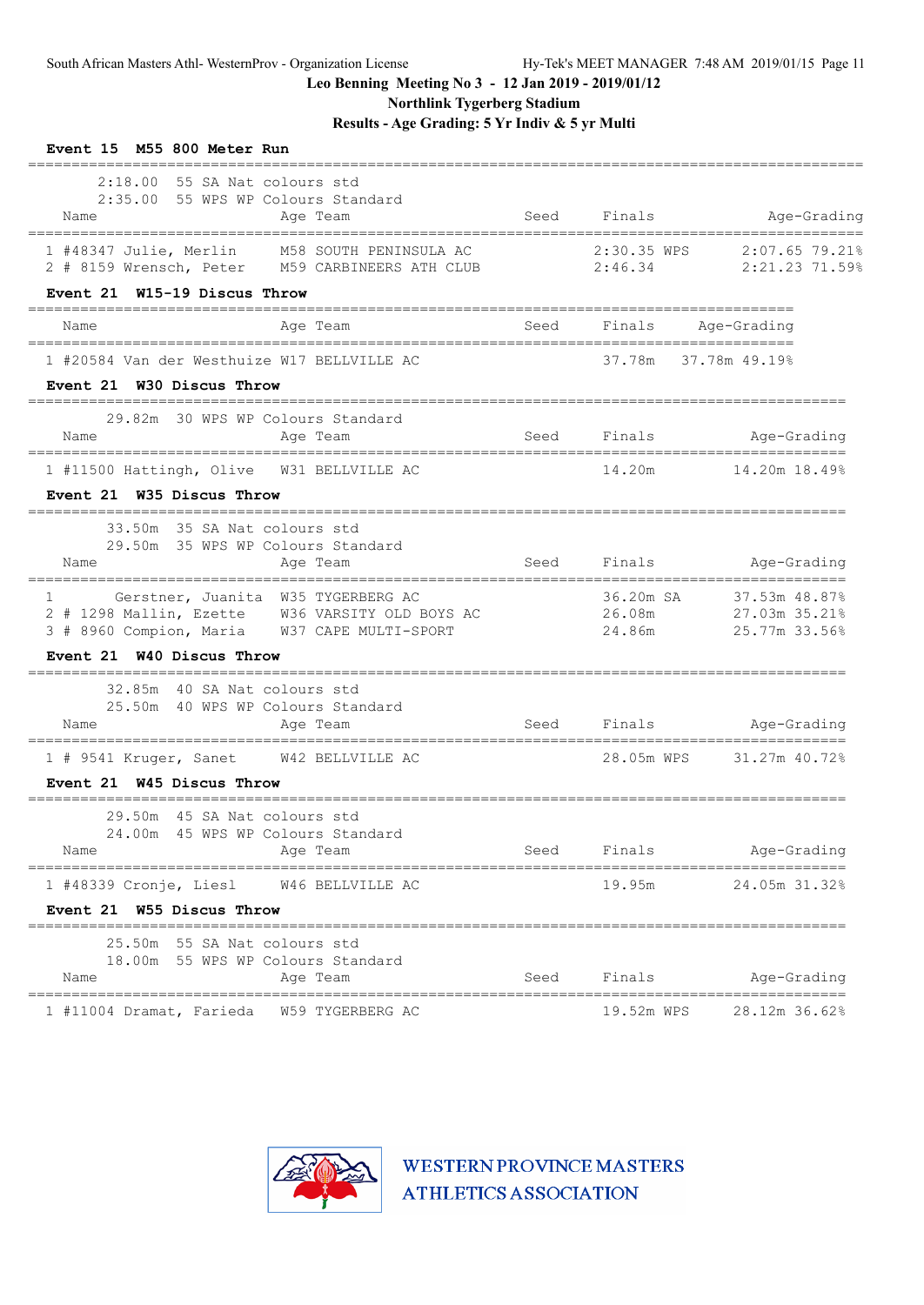**Northlink Tygerberg Stadium**

**Results - Age Grading: 5 Yr Indiv & 5 yr Multi**

| Event 21 W60 Discus Throw                                                                                                               |                     |                  |                                          |
|-----------------------------------------------------------------------------------------------------------------------------------------|---------------------|------------------|------------------------------------------|
| 23.80m 60 SA Nat colours std<br>16.00m 60 WPS WP Colours Standard<br>Name<br>Age Team<br>______________________________________         | Seed                |                  | Finals Age-Grading                       |
| 1 #15032 Stofberg, Tertia W64 BELLVILLE AC                                                                                              |                     | 14.68m           | 23.43m 30.51%                            |
| Event 21 W65 Discus Throw                                                                                                               |                     |                  |                                          |
| 65 SA Nat colours std<br>21.00m<br>15.00m 65 WPS WP Colours Standard<br>Name<br>Age Team                                                | Seed                |                  | Finals Age-Grading                       |
| 1 # 9046 Erasmus, Zelda W66 BELLVILLE AC                                                                                                |                     | 20.44m WPS       | 36.64m 47.71%                            |
| Event 22 M15-19 Discus Throw                                                                                                            |                     |                  |                                          |
| Age Team<br>Name                                                                                                                        | Seed                | Finals           | Age-Grading                              |
| 1 #20301 Field, Jamie M17 ULTRA AC                                                                                                      |                     |                  | 24.15m 24.15m 32.60%                     |
| Event 22 M20-29 Discus Throw                                                                                                            |                     |                  |                                          |
| Age Team<br>Name                                                                                                                        |                     |                  | Seed Finals Age-Grading                  |
| 1 #11408 Theunis, Elgar M23 ULTRA AC<br>Event 22 M35 Discus Throw                                                                       |                     | 26.43m           | 26.43m 35.68%                            |
| _______________________________<br>41.00m 35 SA Nat colours std<br>33.00m 35 WPS WP Colours Standard<br>Name<br>Age Team                |                     | Seed Finals      | Age-Grading                              |
| 1 # 3692 Wiener, Shukri M37 PINELANDS AC                                                                                                |                     | 30.66m           | 31.09m 41.98%                            |
| Event 22 M40 Discus Throw                                                                                                               |                     |                  |                                          |
| 40.17m 40 SA Nat colours std<br>29.50m 40 WPS WP Colours Standard<br>Name<br>Age Team                                                   | Seed                | Finals           | Age-Grading                              |
| 1 #48342 Ismail, Keyaam M44 INDIVIDUAL ENTRY                                                                                            |                     | 21.05m           | 23.18m 31.30%                            |
| Event 22 M45 Discus Throw                                                                                                               |                     |                  |                                          |
| 45 SA Nat colours std<br>38.08m<br>45 WPS WP Colours Standard<br>28.00m<br>Age Team<br>Name                                             | Seed                | Finals           | Age-Grading                              |
| =================<br>=====================<br>1 #48172 Pool, Arne<br>M45 TYGERBERG AC<br>2 #48346 Van Zyl, Dana<br>M45 INDIVIDUAL ENTRY | ------------------- | 25.61m<br>24.74m | ======<br>30.85m 41.66%<br>29.80m 40.24% |

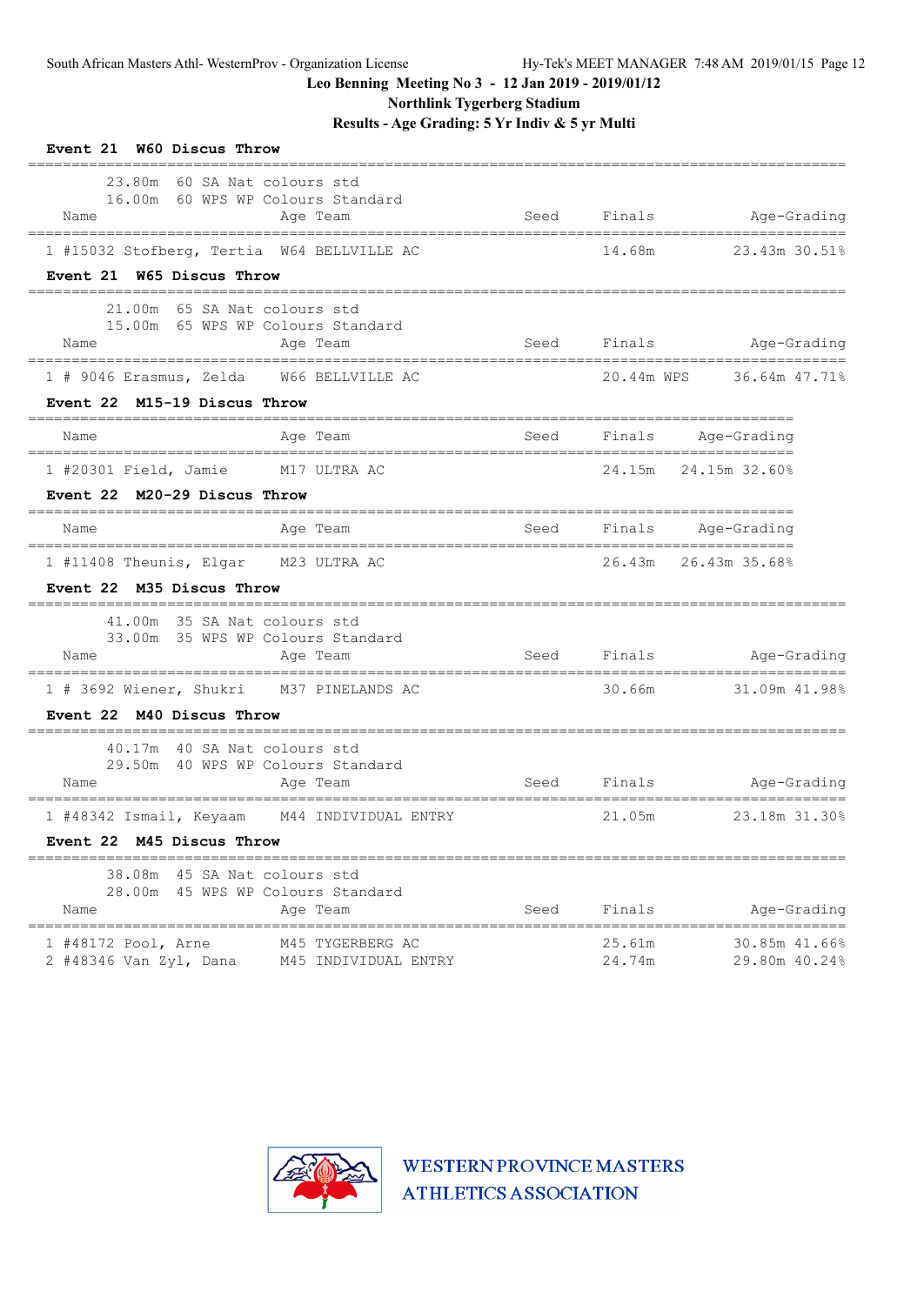**Northlink Tygerberg Stadium**

**Results - Age Grading: 5 Yr Indiv & 5 yr Multi**

| Event 22 M50 Discus Throw                                                                                                                                        |      |                                      |                                                  |
|------------------------------------------------------------------------------------------------------------------------------------------------------------------|------|--------------------------------------|--------------------------------------------------|
| 43.92m 50 SA Nat colours std<br>28.00m 50 WPS WP Colours Standard<br>Name<br>Age Team<br>___________________________________<br>-------------------------------- |      |                                      | Seed Finals Age-Grading<br>--------------------- |
| 1 #15552 Kaplan, Morris M52 BELLVILLE AC<br>Event 22 M55 Discus Throw                                                                                            |      | 23.30m                               | 23.80m 32.14%                                    |
| 40.34m 55 SA Nat colours std<br>26.00m 55 WPS WP Colours Standard<br>Name<br>Age Team<br>===============================<br>--------------------------------     |      |                                      | Seed Finals Age-Grading                          |
| 1 #15985 Primo, Derick M56 SA POLICE SER AC<br>Event 22 M65 Discus Throw                                                                                         |      | 19.57m                               | 21.72m 29.33%                                    |
| 39.79m 65 SA Nat colours std<br>28.00m 65 WPS WP Colours Standard<br>Name<br>Age Team<br>-------------------------------------                                   |      |                                      | Seed Finals Age-Grading<br>____________________  |
| 1 # 3686 Wale, Anton M66 PINELANDS AC<br>2 # 9047 Erasmus, Nick M68 BELLVILLE AC<br>Event 22 M70 Discus Throw                                                    |      | 37.88m WPS<br>32.08m WPS             | 44.08m 59.50%<br>37.33m 50.39%                   |
| 33.22m 70 SA Nat colours std<br>24.00m 70 WPS WP Colours Standard<br>Name<br>Age Team                                                                            | Seed |                                      | Finals Age-Grading                               |
| 1 # 9048 Hough, Norman M71 BELLVILLE AC<br>Event 22 M80 Discus Throw                                                                                             |      | 33.02m WPS                           | ===========================<br>42.20m 56.97%     |
| 22.00m 80 SA Nat colours std<br>19.00m 80 WPS WP Colours Standard<br>Name<br>Age Team                                                                            | Seed | Finals                               | Age-Grading                                      |
| 1 # 4480 Johnston, Steve M80 PINELANDS AC<br>2 # 1777 Muller, John M82 BOLMA<br>3 #14079 Roos, Johan M80 BELLVILLE AC<br>Event 22 M85 Discus Throw               |      | 26.37m SA<br>23.94m SA<br>20.75m WPS | 43.35m 58.52%<br>39.35m 53.13%<br>34.11m 46.05%  |
| 18.00m 85 SA Nat colours std<br>16.96m 85 WPS WP Colours Standard<br>Name<br>Age Team                                                                            | Seed | Finals                               | Age-Grading                                      |
| ===============================<br>M87 CAPE PEN UNIVERS<br>1 # 9138 Ridge, Arthur                                                                                |      | 12.24m                               | 23.87m 32.24%                                    |

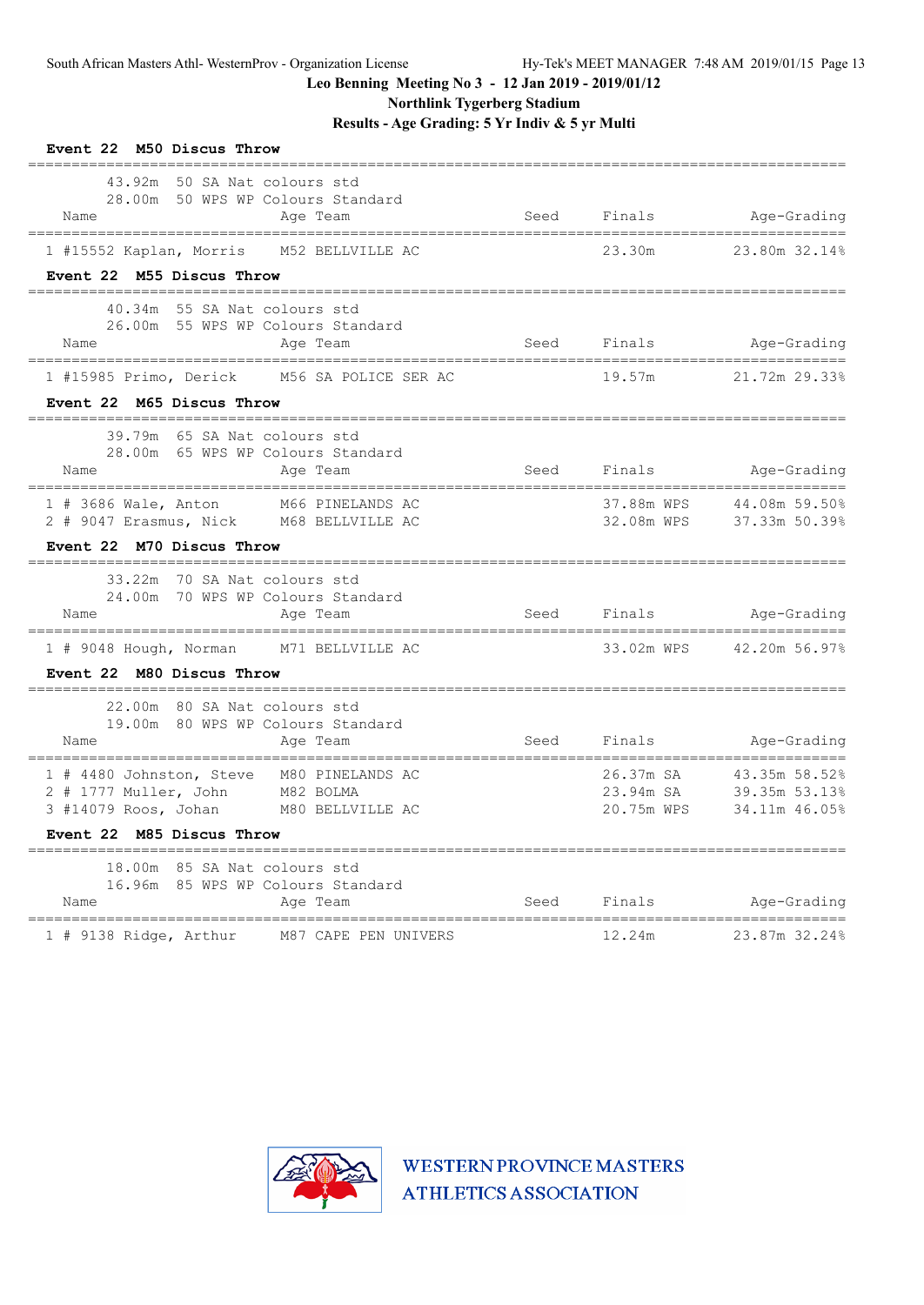**Northlink Tygerberg Stadium**

**Results - Age Grading: 5 Yr Indiv & 5 yr Multi**

| Name                                                                                                             | 13.00m 90 SA Nat colours std<br>Age Team |      |                              | Seed Finals                  |                                            |  | Age-Grading |
|------------------------------------------------------------------------------------------------------------------|------------------------------------------|------|------------------------------|------------------------------|--------------------------------------------|--|-------------|
| 1 # 3728 Stannius, Borg M90 PINELANDS AC                                                                         |                                          |      |                              |                              | 18.62m SA 45.43m 61.33%                    |  |             |
| Event 23 W12-19 100 Meter Dash                                                                                   |                                          |      |                              |                              |                                            |  |             |
| Name                                                                                                             | Age Team                                 | Seed | Finals Wind                  |                              | Age-Grading H#                             |  |             |
| 1 # 138 Donough, Ameera W17 ULTRA AC                                                                             |                                          |      |                              | 13.82  0.2  13.83  75.90%  3 |                                            |  |             |
| 2 #20314 Boltman, Jade W14 ULTRA AC<br>Event 23 W20-29 100 Meter Dash                                            |                                          |      | 14.51  0.2  14.52  72.29%  3 |                              |                                            |  |             |
| Name                                                                                                             | Age Team                                 |      | Seed Finals Wind             |                              | Age-Grading H#                             |  |             |
|                                                                                                                  |                                          |      |                              |                              |                                            |  |             |
| 1 #11411 Stevens, Tamsin W24 ULTRA AC<br>2 #48344 Arendse, Caitlin W23 UNIVERSITY OF CA 14.28 0.2 14.29 73.46% 3 |                                          |      |                              | 13.32 0.2 13.33 78.75% 3     |                                            |  |             |
| Event 23 W30 100 Meter Dash                                                                                      |                                          |      |                              |                              |                                            |  |             |
| 13.64 30 WPS WP Colours Standard                                                                                 |                                          |      |                              |                              |                                            |  |             |
| Name                                                                                                             | Age Team                                 |      | Seed Finals                  | Wind                         | Age-Grading H#                             |  |             |
| 1 # 9151 Walters, Marike W31 CAPE PEN UNIVERS                                                                    |                                          |      |                              | 13.31 WPS 0.8 13.32 78.81% 2 |                                            |  |             |
| 2 #11006 Van Rensburg, Mar W34 TYGERBERG AC<br>Event 23 W35 100 Meter Dash                                       |                                          |      | 14.43                        |                              | $0.8$ 14.44 72.70% 2                       |  |             |
| 13.21 35 SA Nat colours std                                                                                      |                                          |      |                              |                              |                                            |  |             |
| 13.84 35 WPS WP Colours Standard                                                                                 |                                          |      |                              |                              |                                            |  |             |
| Name                                                                                                             | Age Team                                 |      | Seed Finals Wind             |                              | Age-Grading H#                             |  |             |
| 1 #48341 Van Heerden, Elsa W38 INDIVIDUAL ENTRY                                                                  |                                          |      | 15.10                        | 0.8                          | 14.95 70.20% 2                             |  |             |
| 2 #13110 Miske, Mirjam<br>3 #13956 Petersen, Fadwah W39 TITANS                                                   | W39 TYGERBERG AC                         |      | 15.46<br>16.93               |                              | 0.8 15.31 68.56% 2<br>$0.8$ 16.77 62.61% 2 |  |             |
| 4 #12475 Mohamed, Fatima W37 HEWAT ATH CLUB                                                                      |                                          |      | 17.10                        | 0.8                          | 16.93 61.99% 2                             |  |             |
| Event 23 W40 100 Meter Dash                                                                                      |                                          |      |                              |                              |                                            |  |             |
|                                                                                                                  |                                          |      |                              |                              |                                            |  |             |
| 13.47 40 SA Nat colours std                                                                                      |                                          |      |                              |                              |                                            |  |             |
| 14.74 40 WPS WP Colours Standard<br>Name                                                                         |                                          | Seed | Finals                       | Wind                         |                                            |  |             |
|                                                                                                                  | Age Team                                 |      |                              |                              | Age-Grading                                |  |             |
| 1 #12476 Tregonning, Rushd W44 HEWAT ATH CLUB                                                                    |                                          |      | 14.99                        | $-1.5$                       | 14.32 73.32%<br>$-1.5$ 14.59 71.92%        |  |             |
| Event 23 W45 100 Meter Dash                                                                                      |                                          |      | 15.28                        |                              |                                            |  |             |
| 2 # 9140 Borchardt, Nadine W44 CAPE PEN UNIVERS<br>13.83 45 SA Nat colours std                                   |                                          |      |                              |                              |                                            |  |             |
| 15.74 45 WPS WP Colours Standard<br>Name                                                                         | Age Team                                 | Seed | Finals                       | Wind                         | Age-Grading                                |  |             |

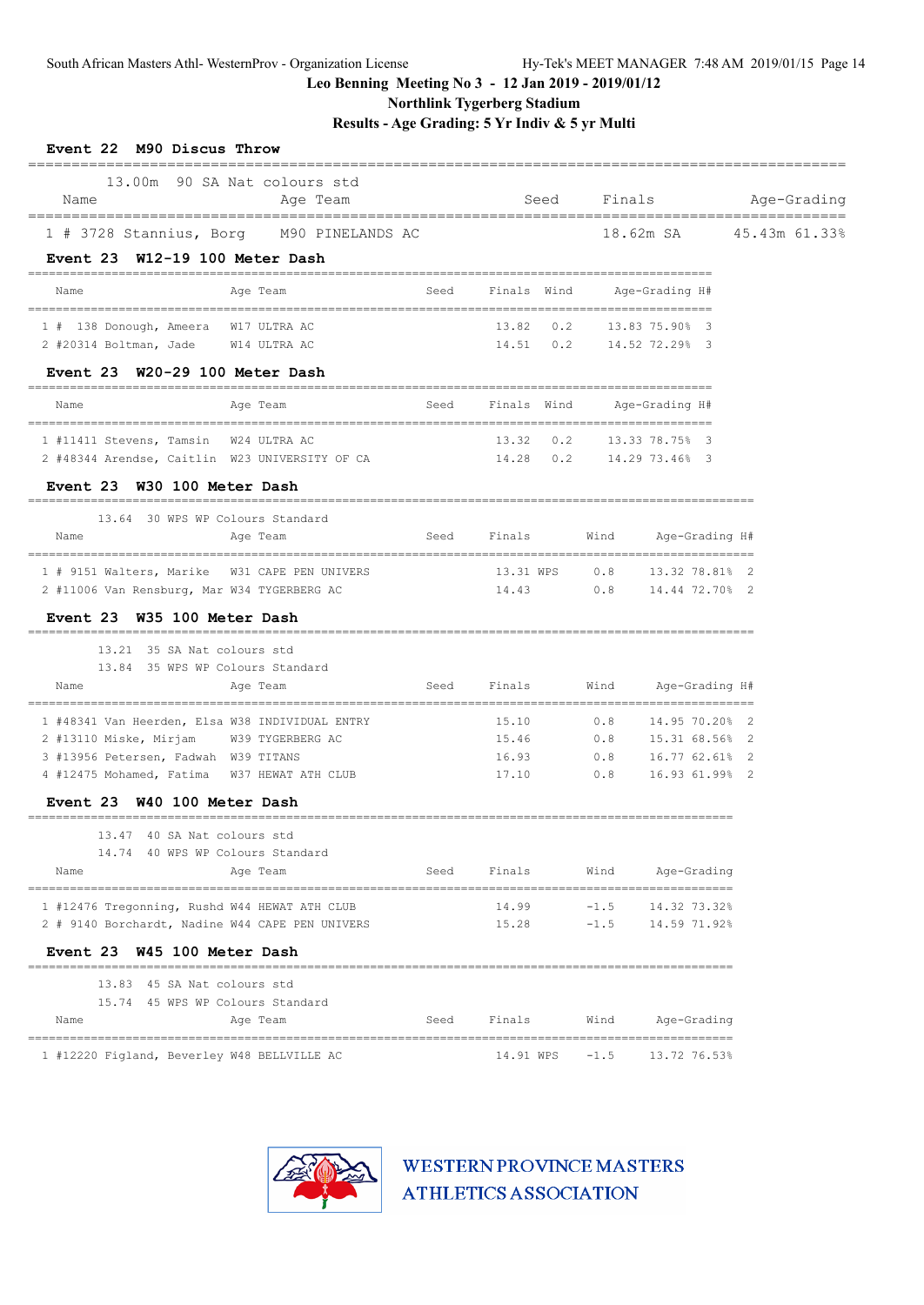**Northlink Tygerberg Stadium**

**Results - Age Grading: 5 Yr Indiv & 5 yr Multi**

| <b>Event 23</b>                                                            | W60 100 Meter Dash                              |      |               |               |                                      |                    |                |
|----------------------------------------------------------------------------|-------------------------------------------------|------|---------------|---------------|--------------------------------------|--------------------|----------------|
| 15.75                                                                      | 60 SA Nat colours std                           |      |               |               |                                      |                    |                |
| 18.14 60 WPS WP Colours Standard                                           |                                                 |      |               |               |                                      |                    |                |
| Name                                                                       | Age Team<br>___________________________________ | Seed | Finals        |               | Wind<br>____________________________ | Age-Grading        |                |
| 1 # 1360 Riviera, Joy                                                      | W64 SPARTAN HARRIERS AC                         |      | 20.14         |               | $-1.5$                               | 16.40 64.00%       |                |
| Event 23 W65 100 Meter Dash                                                |                                                 |      |               |               |                                      |                    |                |
| 16.83                                                                      | 65 SA Nat colours std                           |      |               |               |                                      |                    |                |
| 18.74 65 WPS WP Colours Standard                                           |                                                 |      |               |               |                                      |                    |                |
| Name                                                                       | Age Team                                        | Seed | Finals        |               | Wind                                 | Age-Grading        |                |
|                                                                            |                                                 |      |               |               |                                      |                    |                |
| 1 #12865 Jonkers, Margaret W68 NANTES ATH CLUB                             |                                                 |      | 19.24         |               | $-1.5$                               | 14.99 70.01%       |                |
| Event 24 M12-19 100 Meter Dash                                             |                                                 |      |               |               |                                      | ================== |                |
| Name                                                                       | Age Team                                        | Seed | Finals Wind   |               |                                      | Aqe-Grading H#     |                |
| 1 #20033 Sochop, Keanan                                                    | M15 ULTRA AC                                    |      | $11.52 - 0.7$ |               |                                      | 11.53 84.98%       | - 5            |
| $2 +$<br>22 Parker, Tashriq M18 ULTRA AC                                   |                                                 |      | $11.57 - 0.7$ |               |                                      | 11.58 84.62%       | - 5            |
| 3 #21023 Kasenda, Patrick M19 ULTRA AC                                     |                                                 |      | $11.78 - 0.3$ |               |                                      | 11.79 83.11%       | $\overline{4}$ |
| 4 #20301 Field, Jamie                                                      | M17 ULTRA AC                                    |      | $11.93 - 0.7$ |               |                                      | 11.94 82.06%       | -5             |
| 5 #20035 Ismail, Tariq                                                     | M16 ITHEKO AC                                   |      | $12.04 - 0.3$ |               |                                      | 12.05 81.31%       | 4              |
| 6 #14775 Matthee, Karl-Ott M19 TYGERBERG AC                                |                                                 |      | $12.53 - 0.7$ |               |                                      | 12.54 78.13%       | 5              |
| 6 #20307 Parker, Suhail                                                    | M17 ULTRA AC                                    |      | $12.53 - 0.3$ |               |                                      | 12.54 78.13%       | $\overline{4}$ |
| 8 #20378 Barends, Ethan                                                    | M15 ULTRA AC                                    |      | $12.71 - 0.3$ |               |                                      | 12.72 77.03%       | 4              |
| 9 #20485 Petersen, Ameen                                                   | M17 TITANS                                      |      |               | $12.81 - 0.7$ |                                      | 12.82 76.42% 5     |                |
| Event 24 M20-29 100 Meter Dash                                             |                                                 |      |               |               |                                      |                    |                |
| Name                                                                       | Age Team                                        | Seed | Finals Wind   |               |                                      | Age-Grading H#     |                |
| ______________________________<br>1 # 9968 Van der Merwe, Ke M23 ITHEKO AC |                                                 |      | $11.33 - 0.3$ |               | ----------------------------------   | 11.34 86.41% 4     |                |
| 2 #48345 Monaila, Gavin M23 BOTTELARY AC                                   |                                                 |      |               | $11.35 - 0.3$ |                                      | 11.36 86.26% 4     |                |
| 3 #11408 Theunis, Elgar M23 ULTRA AC                                       |                                                 |      |               | $12.49 - 0.3$ |                                      | 12.50 78.38% 4     |                |
| Event 24 M35 100 Meter Dash                                                |                                                 |      |               |               |                                      |                    |                |
| 11.34                                                                      | 35 SA Nat colours std                           |      |               |               |                                      |                    |                |
| 11.94                                                                      | 35 WPS WP Colours Standard                      |      |               |               |                                      |                    |                |
| Name                                                                       | Age Team                                        | Seed | Finals        |               | Wind                                 | Age-Grading H#     |                |
| 1 # 9967 Dreyer, Jonathan M37 ITHEKO AC                                    |                                                 |      | 11.20 SA      |               | 3.1 11.06 88.57% 3                   |                    |                |
| 2 # 7055 Le Grange, Jacobu M38 BELLVILLE AC                                |                                                 |      | 12.85         |               |                                      | 3.1 12.69 77.20% 3 |                |
| Event 24 M45 100 Meter Dash                                                |                                                 |      |               |               |                                      |                    |                |
| 12.05 45 SA Nat colours std                                                |                                                 |      |               |               |                                      |                    |                |
| 13.04 45 WPS WP Colours Standard                                           |                                                 |      |               |               |                                      |                    |                |
| Name                                                                       | Age Team                                        |      | Seed Finals   |               | Wind                                 | Age-Grading H#     |                |
| 1 #15185 Cloete, John                                                      | M47 BELLVILLE AC                                |      | 12.20 WPS     |               | 3.1                                  | 11.34 86.39% 3     |                |
| 2 # 8323 Basson, Marius M46 ORANJERIVIER AK                                |                                                 |      | 12.39 WPS     |               | 3.1                                  | 11.51 85.07% 3     |                |
| 3 # 9172 Van Zyl, Oloff M49 CAPE PEN UNIVERS                               |                                                 |      | 12.95 WPS     |               | 3.1                                  | 12.03 81.39% 3     |                |

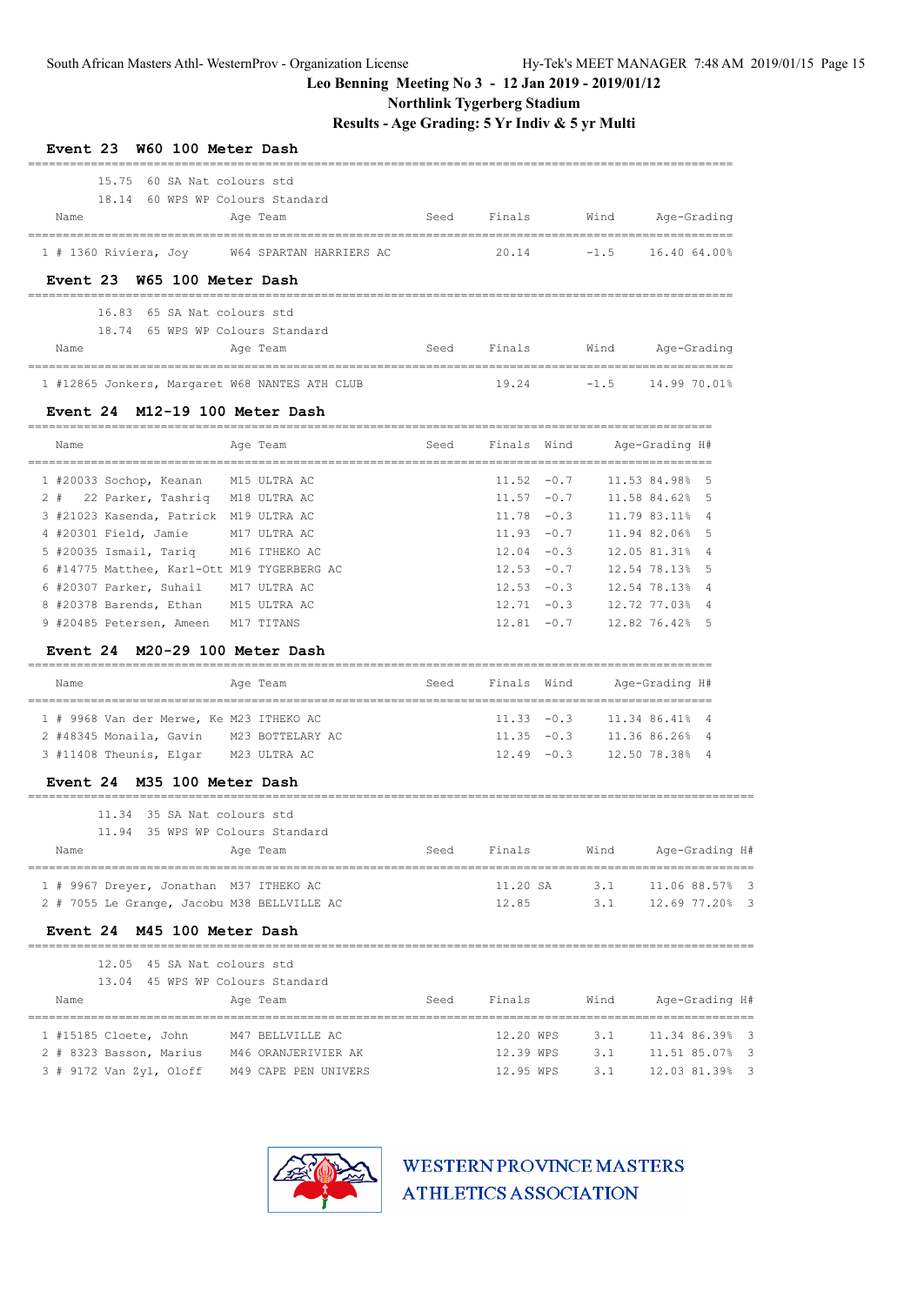# **Northlink Tygerberg Stadium**

**Results - Age Grading: 5 Yr Indiv & 5 yr Multi**

| <b>LVent 24</b><br>M50 IOO Meter Dasn<br>12.17 50 SA Nat colours std                             |      |             |                                                          |              |
|--------------------------------------------------------------------------------------------------|------|-------------|----------------------------------------------------------|--------------|
| 13.54 50 WPS WP Colours Standard<br>Age Team<br>Name                                             |      |             | Seed Finals Wind Age-Grading H#                          |              |
| 1 # 3129 Toll, Michael M54 ITHEKO AC                                                             |      |             | 12.85 WPS    1.0    11.56 84.67%    2                    |              |
| 2 #13111 Matthee, Gilomee M51 TYGERBERG AC                                                       |      |             | 13.26 WPS 1.0 11.93 82.05% 2                             |              |
| 3 #15355 Neff, Freddie M50 CORRECTIONAL SER                                                      |      |             | 13.80 1.0 12.42 78.84% 2                                 |              |
| 4 # 4125 Isaacs, Duncan M50 NEDBANK WP                                                           |      |             | 15.18 1.0 13.66 71.67% 2                                 |              |
| Event 24 M65 100 Meter Dash                                                                      |      |             |                                                          |              |
| 13.73 65 SA Nat colours std                                                                      |      |             |                                                          |              |
| 15.54 65 WPS WP Colours Standard                                                                 |      |             |                                                          |              |
| Aqe Team<br>Name                                                                                 |      |             | Seed Finals Wind Age-Grading H#                          |              |
| 1 # 617 Deetlefs, Pietie M65 BOLMA                                                               |      |             | 13.90 WPS 1.0 11.28 86.83% 2                             |              |
| Event 24 M80 100 Meter Dash                                                                      |      |             |                                                          |              |
| 17.50 80 SA Nat colours std<br>19.24 80 WPS WP Colours Standard                                  |      |             |                                                          |              |
| Age Team<br>Name                                                                                 |      |             | Seed Finals Wind Age-Grading                             |              |
| 1 # 846 Van Zyl, Jakobus M81 VARSITY OLD BOYS AC                16.79 SA     4.3    11.70 83.68% |      |             |                                                          |              |
| Event 24 M85 100 Meter Dash                                                                      |      |             |                                                          |              |
| 20.18 85 WPS WP Colours Standard                                                                 |      |             |                                                          |              |
| 21.00 85 SA Nat colours std<br>Age Team<br>Name                                                  |      |             | Seed Finals Wind Age-Grading                             |              |
|                                                                                                  |      |             |                                                          |              |
| 1 # 9538 Cross, Ron M85 BELLVILLE AC<br>2 # 2042 Van Den Berg, Jan M85 STRAND AC                 |      |             | 17.20 WPS 4.3 11.05 88.60%                               |              |
| 3 # 9138 Ridge, Arthur M87 CAPE PEN UNIVERS                                                      |      |             | 17.46 WPS 4.3 11.22 87.29%<br>18.42 WPS 4.3 11.84 82.74% |              |
| Event 25 W35 High Jump                                                                           |      |             |                                                          |              |
| 1.50m 35 SA Nat colours std                                                                      |      |             |                                                          |              |
| 1.32m 35 WPS WP Colours Standard                                                                 |      |             |                                                          |              |
| Age Team<br>Name                                                                                 |      | Seed Finals |                                                          | Age-Grading  |
| -- #12475 Mohamed, Fatima<br>W37 HEWAT ATH CLUB                                                  |      |             | ΝH                                                       |              |
| Event 25 W45 High Jump                                                                           |      |             |                                                          |              |
| 1.36m<br>45 SA Nat colours std                                                                   |      |             |                                                          |              |
| 45 WPS WP Colours Standard<br>1.20m<br>Name<br>Age Team                                          | Seed | Finals      |                                                          | Age-Grading  |
| 285 Shaik, Carmila<br>W46 BOLMA                                                                  |      |             | 1.29m WPS                                                | 1.49m 71.67% |



WESTERN PROVINCE MASTERS **ATHLETICS ASSOCIATION** 

**Event 24 M50 100 Meter Dash**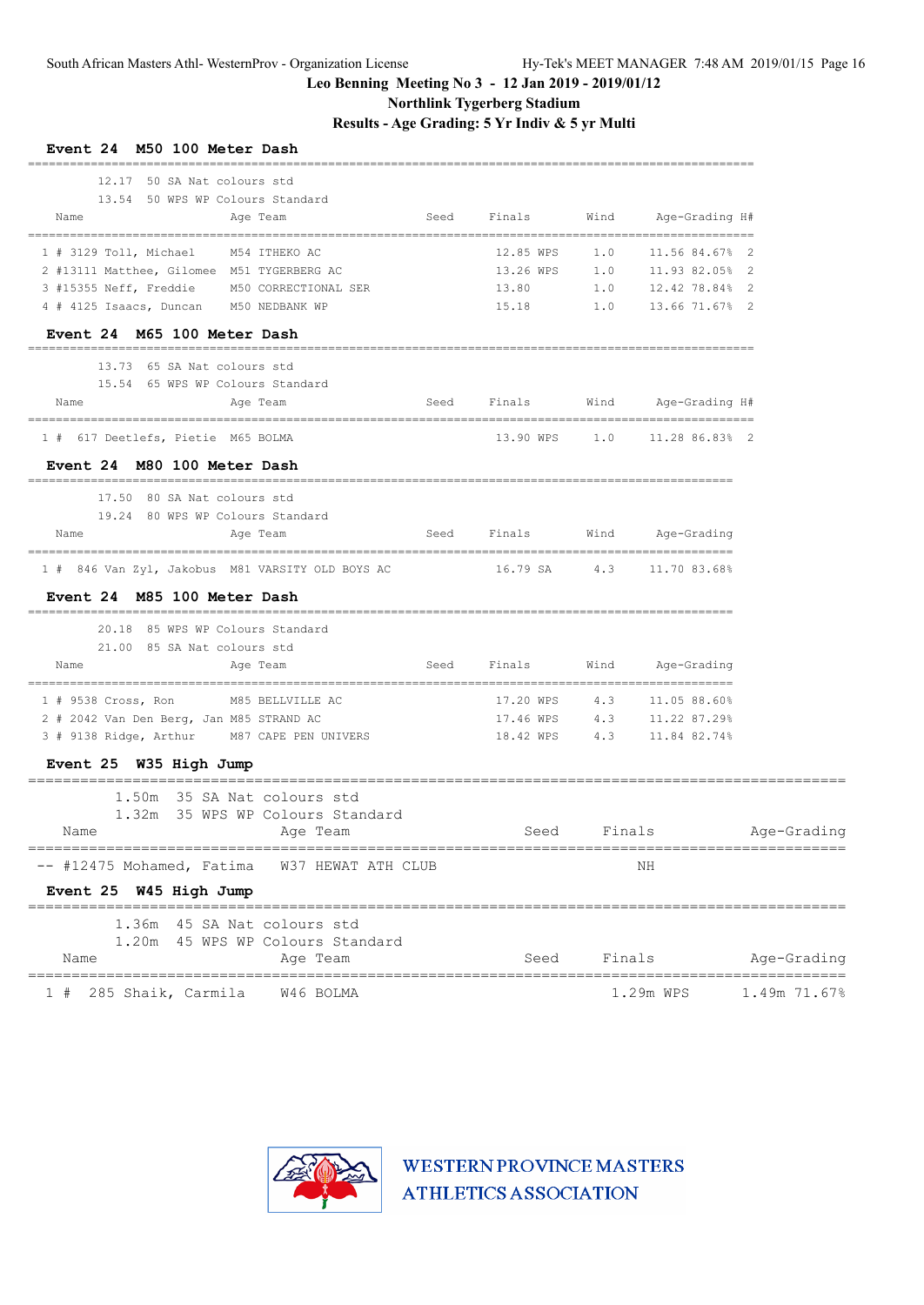**Northlink Tygerberg Stadium**

**Results - Age Grading: 5 Yr Indiv & 5 yr Multi**

| Event 25 W65 High Jump                                                                  |      |             |                                            |
|-----------------------------------------------------------------------------------------|------|-------------|--------------------------------------------|
| 1.07m 65 SA Nat colours std<br>0.98m 65 WPS WP Colours Standard<br>Age Team<br>Name     | Seed |             | Finals Age-Grading                         |
| -- #12865 Jonkers, Margaret W68 NANTES ATH CLUB                                         |      | NH          |                                            |
| Event 26 M15-19 High Jump                                                               |      |             | ---------------------                      |
| Age Team<br>Name                                                                        | Seed | Finals      | Age-Grading                                |
| 1 # 22 Parker, Tashriq M18 ULTRA AC<br>2 #20307 Parker, Suhail M17 ULTRA AC             |      |             | 1.70m  1.70m  69.39%<br>1.65m 1.65m 67.35% |
| Event 26 M40 High Jump                                                                  |      |             |                                            |
| 1.78m 40 SA Nat colours std<br>1.53m 40 WPS WP Colours Standard<br>Name<br>Age Team     | Seed | Finals      | Age-Grading                                |
| 1 # 2221 Smit, Aldrin M43 STRAND AC<br>Event 27 W20-29 1500 Meter Run                   |      | 1.40m       | 1.46m 59.83%                               |
| Age Team<br>Name                                                                        | Seed | Finals      | Age-Grading                                |
| 1 # 4081 Van Deventer, Ica W23 NEDBANK WP                                               |      |             | $5:19.38$ $5:19.39$ 72.79%                 |
| Event 27 W35 1500 Meter Run                                                             |      |             |                                            |
| 5:01.00 35 SA Nat colours std                                                           |      |             |                                            |
| 5:30.00 35 WPS WP Colours Standard<br>Age Team<br>Name                                  |      | Seed Finals | Age-Grading                                |
| 1 # 946 Du Plessis, Charl W37 VARSITY OLD BOYS AC                                       |      | 6:34.10     | 6:29.06 59.75%                             |
| Event 27 W40 1500 Meter Run                                                             |      |             |                                            |
| 5:05.00 40 SA Nat colours std<br>5:50.00 40 WPS WP Colours Standard<br>Name<br>Age Team |      | Seed Finals | Age-Grading                                |
| 1 # 2874 Brink, Elizabeth W44 DURBANVILLE AC                                            |      | 6:00.83     | $5:41.24$ 68.13%                           |
| Event 27 W45 1500 Meter Run                                                             |      |             |                                            |
| 5:13.00 45 SA Nat colours std                                                           |      |             |                                            |
| 6:15.00 45 WPS WP Colours Standard<br>Age Team<br>Name                                  | Seed | Finals      | Age-Grading<br>==========================  |
| 1 # 3432 Zarraga, Aleida<br>W49 ITHEKO AC                                               |      | 7:21.00     | $6:38.76$ 58.30%                           |

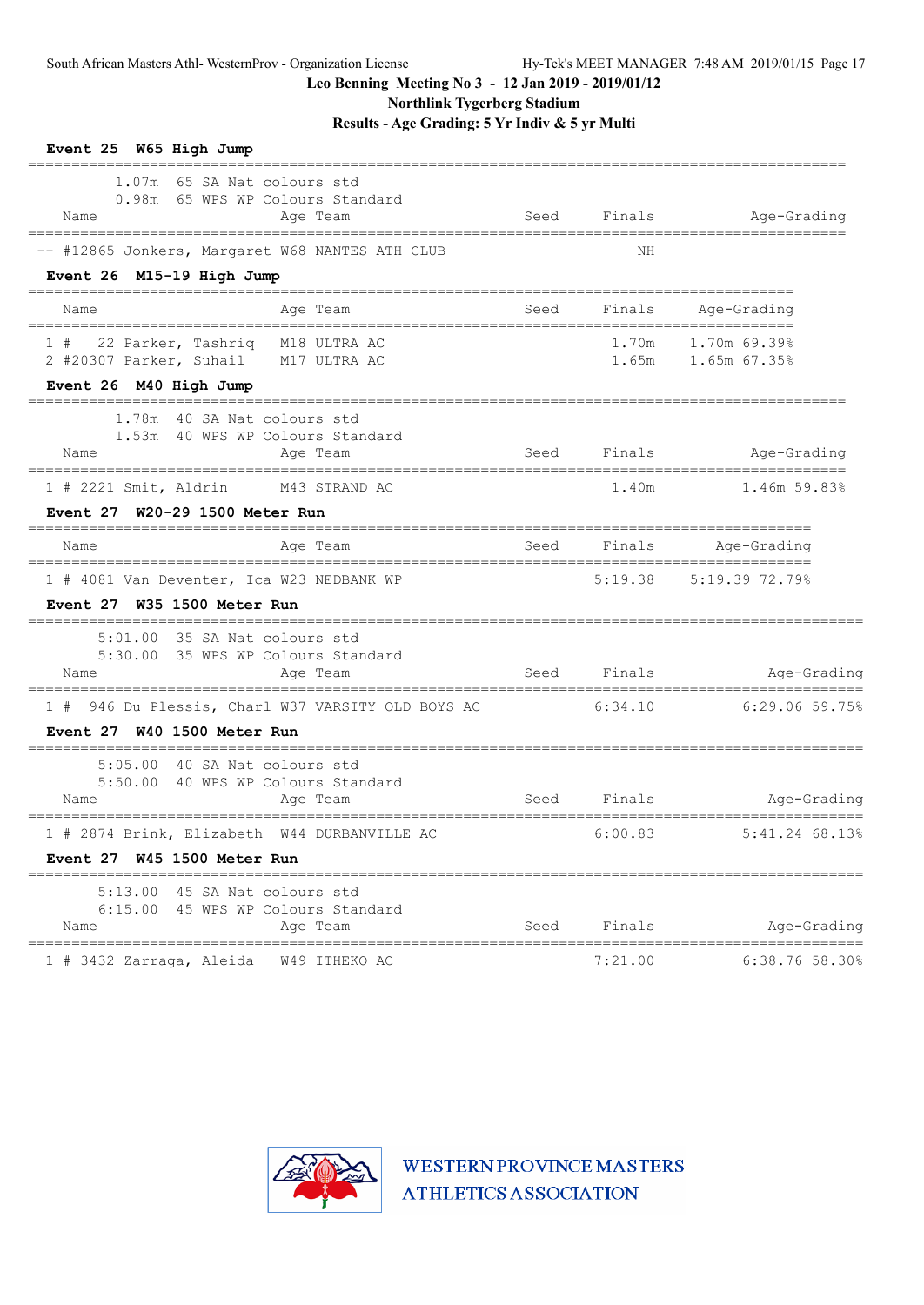**Northlink Tygerberg Stadium**

**Results - Age Grading: 5 Yr Indiv & 5 yr Multi**

| Event 27 W50 1500 Meter Run                                                                                                                                                                                                                                                             |      |                        |                                                                                                                          |
|-----------------------------------------------------------------------------------------------------------------------------------------------------------------------------------------------------------------------------------------------------------------------------------------|------|------------------------|--------------------------------------------------------------------------------------------------------------------------|
| 5:29.00 50 SA Nat colours std<br>6:30.00 50 WPS WP Colours Standard<br>Age Team<br>Name<br>=====================================                                                                                                                                                        | Seed | Finals                 | Age-Grading                                                                                                              |
| 1 #48100 Graf, Barbara W53 SWITSERLAND                                                                                                                                                                                                                                                  |      | 5:57.04 WPS            | 5:08.02 75.47%                                                                                                           |
| Event 28 M12-19 1500 Meter Run                                                                                                                                                                                                                                                          |      |                        |                                                                                                                          |
| Age Team<br>Name                                                                                                                                                                                                                                                                        | Seed | Finals                 | Age-Grading                                                                                                              |
| 1 #16709 Fortuin, Adiel M16 ITHEKO AC<br>2 #20511 Booysen, Curtis M17 ITHEKO AC<br>3 #20458 Barends, Tylo M15 WPA<br>4 #48176 Flink, Gavin M14 ITHEKO AC<br>6 #16853 Mkungela, Buhlele M14 CENTURY CITY AC<br>-- #20512 Flink, Carlo<br>M18 ITHEKO AC<br>Event 28 M20-29 1500 Meter Run |      | 4:36.57<br><b>DNF</b>  | 4:36.58 74.48%<br>4:38.18 4:38.19 74.05%<br>4:58.49  4:58.50  69.01%<br>5:01.67 5:01.68 68.29%<br>5:36.90 5:36.91 61.15% |
| Age Team<br>Name                                                                                                                                                                                                                                                                        | Seed | Finals                 | =================<br>Age-Grading                                                                                         |
| 1 # 3287 Wagener, Brandon M20 ITHEKO AC<br>5 #48177 Wagener, Bradley M20 ITHEKO AC<br>Event 28 M45 1500 Meter Run                                                                                                                                                                       |      |                        | $4:47.06$ $4:47.07$ $71.76%$<br>5:23.39 5:23.40 63.70%                                                                   |
| 4:15.00 45 SA Nat colours std<br>5:00.00 45 WPS WP Colours Standard<br>Name<br>Age Team                                                                                                                                                                                                 |      | Seed Finals            | Age-Grading                                                                                                              |
| 1 # 6128 Clark, Adam<br>M47 BRACKENFELL ACC<br>Event 28 M50 1500 Meter Run                                                                                                                                                                                                              |      | $4:47.55$ WPS          | 4:22.39 78.51%                                                                                                           |
| 4:29.00 50 SA Nat colours std<br>5:12.00 50 WPS WP Colours Standard<br>Age Team<br>Name                                                                                                                                                                                                 | Seed | Finals                 | Age-Grading                                                                                                              |
| 1 # 3431 Philander, Tobias M54 ITHEKO AC<br>2 # 1704 cupido, Clive M53 LANGEBAAN AC<br>Event 28 M55 1500 Meter Run                                                                                                                                                                      |      | 4:56.69 WPS<br>5:15.48 | 4:19.05 79.52%<br>4:35.45 74.79%                                                                                         |
| $4:41.00$ 55 SA Nat colours std<br>5:30.00 55 WPS WP Colours Standard<br>Age Team<br>Name                                                                                                                                                                                               | Seed | Finals                 | Age-Grading                                                                                                              |
| 1 # 8159 Wrensch, Peter M59 CARBINEERS ATH CLUB                                                                                                                                                                                                                                         |      | 5:37.01                | 4:40.97 73.32%                                                                                                           |

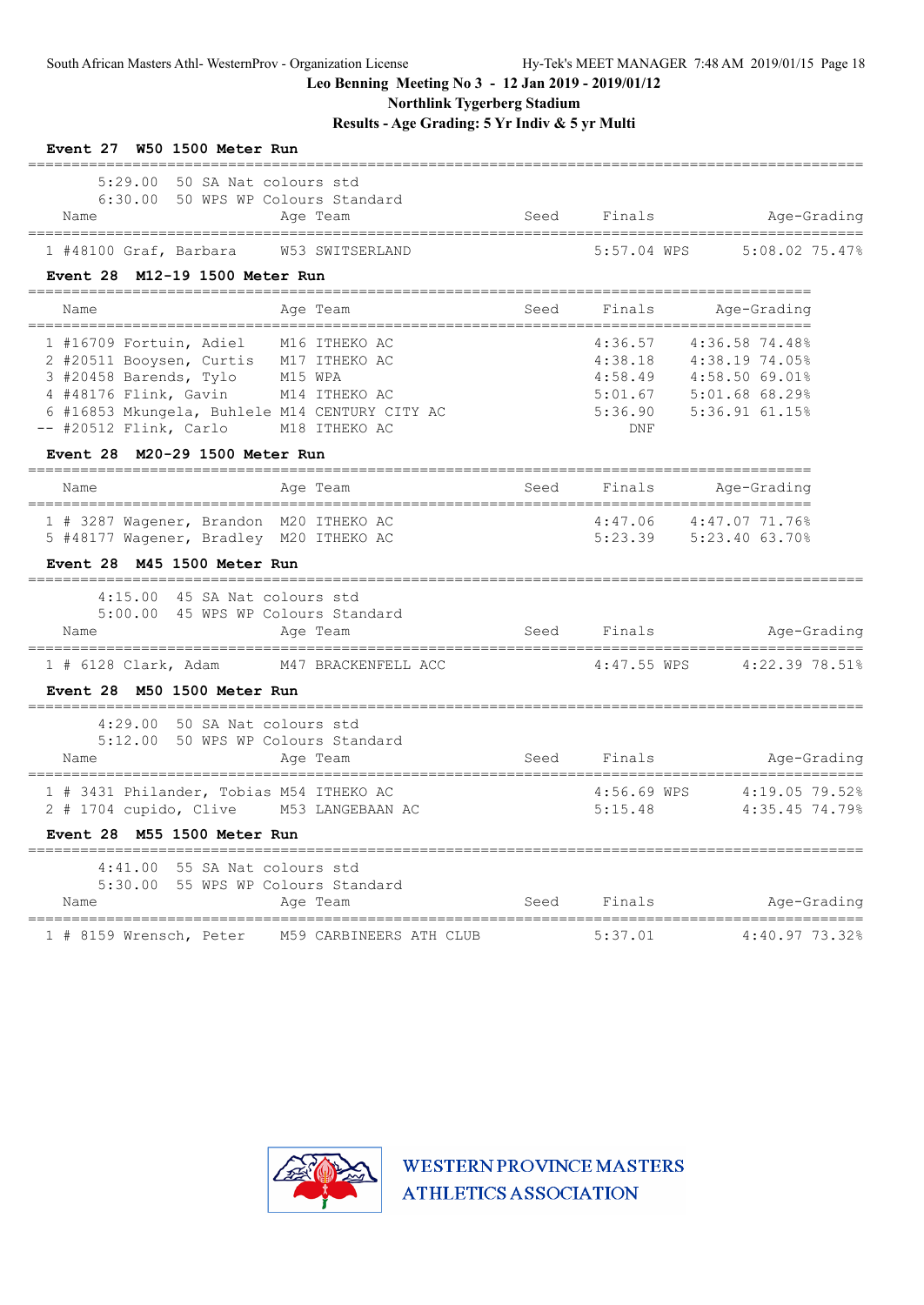**Northlink Tygerberg Stadium**

**Results - Age Grading: 5 Yr Indiv & 5 yr Multi**

| Event 28 M70 1500 Meter Run                                                                                                                                                                                                                                                                                        |                                   |                                                                                    |                                                                          |
|--------------------------------------------------------------------------------------------------------------------------------------------------------------------------------------------------------------------------------------------------------------------------------------------------------------------|-----------------------------------|------------------------------------------------------------------------------------|--------------------------------------------------------------------------|
| 5:52.00<br>70 SA Nat colours std<br>6:50.00 70 WPS WP Colours Standard<br>Name<br>Age Team                                                                                                                                                                                                                         | ========================          |                                                                                    | Seed Finals Mge-Grading                                                  |
| 1 #48102 Hunt, Joseph M70 INDIVIDUAL ENTRY<br>Event 28 M80 1500 Meter Run                                                                                                                                                                                                                                          |                                   | 7:27.18                                                                            | 5:16.56 65.07%                                                           |
| 7:54.00<br>80 SA Nat colours std<br>8:00.00 80 WPS WP Colours Standard<br>Name<br>Age Team                                                                                                                                                                                                                         |                                   |                                                                                    | Seed Finals Mage-Grading                                                 |
| 1 # 9481 Evans, Bub M82 ATLANTIC ATHLETI                                                                                                                                                                                                                                                                           |                                   | 9:27.17                                                                            | $5:35.77$ 61.35%                                                         |
| M15-19 400 Meter Dash<br>Event 30                                                                                                                                                                                                                                                                                  |                                   |                                                                                    |                                                                          |
| Name<br>Age Team                                                                                                                                                                                                                                                                                                   |                                   |                                                                                    | Seed Finals Age-Grading H#                                               |
| 1 #20321 Valentine, Malik M19 ULTRA AC                                                                                                                                                                                                                                                                             |                                   | 55.17                                                                              | 55.18 78.27% 3                                                           |
| M20-29 400 Meter Dash<br><b>Event 30</b>                                                                                                                                                                                                                                                                           |                                   |                                                                                    |                                                                          |
| Name<br>Age Team                                                                                                                                                                                                                                                                                                   |                                   |                                                                                    | Seed Finals Age-Grading H#                                               |
| 1 # 9968 Van der Merwe, Ke M23 ITHEKO AC<br>2 #48101 Arendse, Jody M24 INDIVIDUAL ENTRY<br>Event 30 M45 400 Meter Dash                                                                                                                                                                                             |                                   |                                                                                    | ========================<br>48.49 48.50 89.05% 3<br>53.56 53.57 80.62% 3 |
| 54.44 45 SA Nat colours std<br>58.64 45 WPS WP Colours Standard<br>Age Team<br>Seed<br>Name                                                                                                                                                                                                                        | Finals                            | Age-Grading H#                                                                     |                                                                          |
| 1 # 8323 Basson, Marius M46 ORANJERIVIER AK<br>2 # 9172 Van Zyl, Oloff M49 CAPE PEN UNIVERS<br>3 #15671 Peacock, Michael M46 BOXER WP ATH CLUB<br>1:01.56<br>4 # 1457 Davidson, Terence M45 SPARTAN HARRIERS AC 1:01.66<br>5 #48346 Van Zyl, Dana<br>M45 INDIVIDUAL ENTRY<br>M50 400 Meter Dash<br><b>Event 30</b> | 56.56 WPS<br>58.18 WPS<br>1:02.64 | 51.21 84.32% 2<br>52.68 81.97% 2<br>55.74 77.47%<br>55.83 77.34%<br>56.72 76.13% 2 | -2<br>-2                                                                 |
| ==============================<br>56.36 50 SA Nat colours std<br>1:03.44 50 WPS WP Colours Standard<br>Name<br>Age Team                                                                                                                                                                                            | Seed                              | Finals                                                                             | Age-Grading                                                              |
| 1 # 9146 Green, Garry<br>M54 CAPE PEN UNIVERS<br>2 # 9400 Doren, Pieter<br>M54 CORRECTIONAL SER<br>3 #13111 Matthee, Gilomee M51 TYGERBERG AC<br>4 # 9130 Russell, Scott<br>M50 CAPE PEN UNIVERS                                                                                                                   |                                   | 58.89 WPS<br>59.07 WPS<br>1:01.09 WPS<br>$1:01.62$ WPS                             | 51.56 83.77%<br>51.71 83.51%<br>53.48 80.75%<br>53.95 80.06%             |

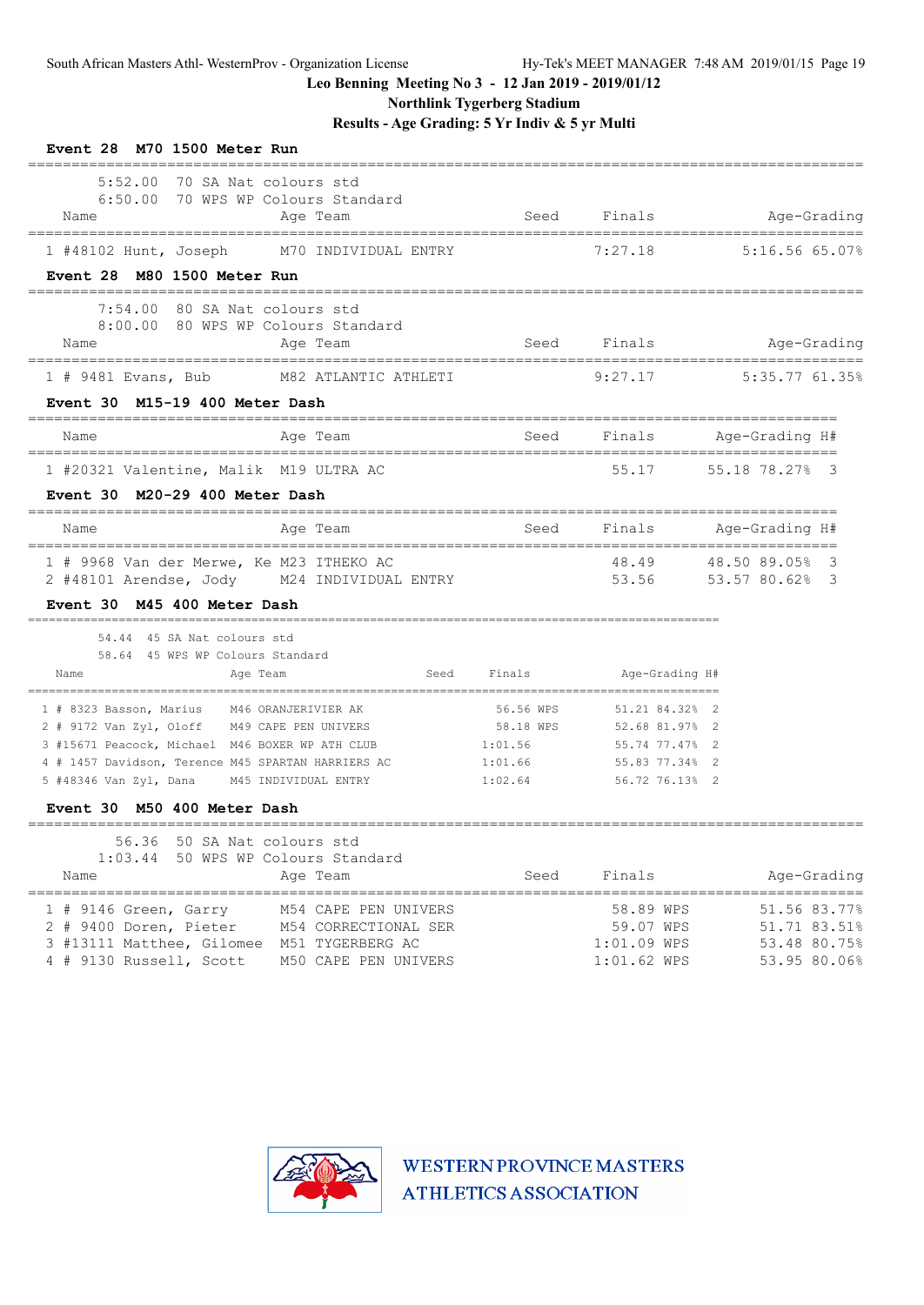**Northlink Tygerberg Stadium**

**Results - Age Grading: 5 Yr Indiv & 5 yr Multi**

| Event 30 M55 400 Meter Dash                                                                                                          |             |                              |                                          |
|--------------------------------------------------------------------------------------------------------------------------------------|-------------|------------------------------|------------------------------------------|
| 58.13 55 SA Nat colours std<br>1:06.14 55 WPS WP Colours Standard<br>Age Team<br>Name                                                | Seed        | Finals                       | Age-Grading                              |
| 1 #11507 Myburgh, Johan M57 BELLVILLE AC<br>2 #48347 Julie, Merlin M58 SOUTH PENINSULA AC 1:03.23 WPS<br>Event 30 M80 400 Meter Dash |             | 59.83 WPS                    | 50.59 85.38%<br>53.46 80.78%             |
| 1:32.14 80 WPS WP Colours Standard<br>1:33.00 80 SA Nat colours std<br>Age Team<br>Name                                              | Seed Finals |                              | Age-Grading                              |
| 846 Van Zyl, Jakobus M81 VARSITY OLD BOYS AC<br>Event 30 M85 400 Meter Dash                                                          |             | $1:30.68$ WPS                | 57.70 74.83%                             |
| 1:48.00 85 SA Nat colours std<br>1:50.70 85 WPS WP Colours Standard<br>Age Team<br>Name                                              | Seed Finals | Age-Grading H#               |                                          |
| 1 # 2042 Van Den Berg, Jan M85 STRAND AC<br>Event 31 W15-19 Javelin Throw                                                            |             | $1:55.03$ $1:03.82$ 67.66% 2 |                                          |
| Age Team<br>Name                                                                                                                     | Seed        | Finals                       | Age-Grading                              |
| 1 # 138 Donough, Ameera W17 ULTRA AC<br>Event 31 W30 Javelin Throw                                                                   |             | 29.46m 29.46m 40.36%         |                                          |
| 28.34m 30 WPS WP Colours Standard<br>Age Team<br>Name                                                                                | <b>Seed</b> |                              | Finals Age-Grading                       |
| 1 #11500 Hattingh, Olive W31 BELLVILLE AC<br>Event 31 W35 Javelin Throw                                                              |             | 9.10m                        | $9.10m$ $12.47\%$                        |
| 31.53m 35 SA Nat colours std<br>24.30m 35 WPS WP Colours Standard<br>Age Team<br>Name                                                |             | Seed Finals                  | Age-Grading                              |
| Gerstner, Juanita W35 TYGERBERG AC<br>1<br>-- # 8960 Compion, Maria W37 CAPE MULTI-SPORT                                             |             | 28.63m WPS<br>ΝD             | 30.40m 41.66%                            |
| Event 31 W40 Javelin Throw                                                                                                           |             |                              |                                          |
| 29.26m 40 SA Nat colours std<br>24.00m 40 WPS WP Colours Standard<br>Age Team<br>Name                                                | Seed        | Finals                       | Age-Grading<br>------------------------- |
| W42 BELLVILLE AC<br>1 # 9541 Kruger, Sanet                                                                                           |             | 14.65m                       | 16.81m 23.03%                            |

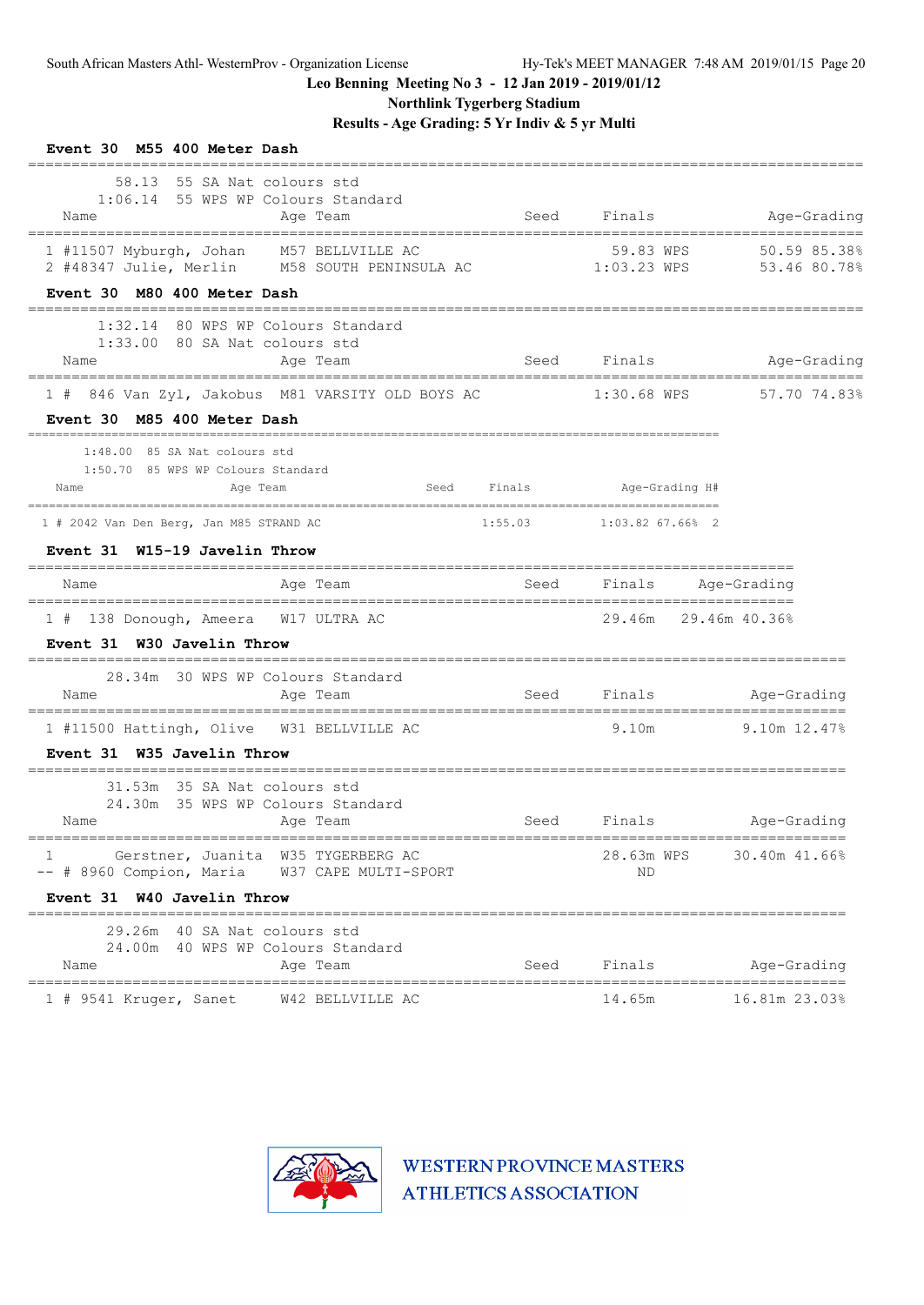**Northlink Tygerberg Stadium**

**Results - Age Grading: 5 Yr Indiv & 5 yr Multi**

| Event 31 W55 Javelin Throw<br>___________________                                                                                         |      |                                |                                                 |
|-------------------------------------------------------------------------------------------------------------------------------------------|------|--------------------------------|-------------------------------------------------|
| 25.00m 55 SA Nat colours std<br>20.00m 55 WPS WP Colours Standard<br>Age Team<br>Name                                                     |      |                                | Seed Finals Age-Grading                         |
| 1 #11004 Dramat, Farieda W59 TYGERBERG AC                                                                                                 |      |                                | 18.31m 26.51m 36.32%                            |
| Event 31 W60 Javelin Throw                                                                                                                |      |                                |                                                 |
| 22.50m 60 SA Nat colours std<br>19.00m 60 WPS WP Colours Standard<br>Age Team<br>Name                                                     |      |                                | Seed Finals Age-Grading                         |
| 1 #15032 Stofberg, Tertia W64 BELLVILLE AC                                                                                                |      |                                | 9.33m 15.03m 20.60%                             |
| Event 31 W65 Javelin Throw                                                                                                                |      |                                |                                                 |
| 20.00m 65 SA Nat colours std<br>18.00m 65 WPS WP Colours Standard<br>Age Team<br>Name                                                     |      |                                | Seed Finals Age-Grading                         |
| 1 # 9046 Erasmus, Zelda W66 BELLVILLE AC                                                                                                  |      |                                | 18.34m WPS 33.32m 45.66%                        |
| Event 32 M15-19 Javelin Throw                                                                                                             |      |                                |                                                 |
| Aqe Team<br>Name                                                                                                                          |      |                                | Seed Finals Age-Grading                         |
| 1 #20378 Barends, Ethan M15 ULTRA AC<br>Event 32 M30 Javelin Throw                                                                        |      |                                | 32.07m 32.07m 32.56%                            |
| 50.84m 30 WPS WP Colours Standard<br>Name<br>Age Team                                                                                     |      |                                | Seed Finals Mge-Grading                         |
| 4 # 150 Rix, Andre M32 TITANS                                                                                                             |      | 17.72m                         | 20.76m 21.08%                                   |
| Event 32 M35 Javelin Throw                                                                                                                |      |                                |                                                 |
| 54.00m 35 SA Nat colours std<br>43.50m 35 WPS WP Colours Standard<br>Name<br>Age Team                                                     | Seed |                                |                                                 |
|                                                                                                                                           |      |                                |                                                 |
| 1 # 3692 Wiener, Shukri M37 PINELANDS AC<br>Event 32 M45 Javelin Throw                                                                    |      | 38.75m                         | 39.23m 39.85%                                   |
|                                                                                                                                           |      |                                |                                                 |
| 49.49m 45 SA Nat colours std<br>37.50m 45 WPS WP Colours Standard                                                                         |      |                                |                                                 |
| Name<br>Age Team                                                                                                                          | Seed | Finals                         | Age-Grading<br>===========                      |
| 1 #13581 Du Bruyn, Japie<br>M49 BELLVILLE AC<br>2 #48346 Van Zyl, Dana<br>M45 INDIVIDUAL ENTRY<br>3 #48172 Pool, Arne<br>M45 TYGERBERG AC |      | 39.70m WPS<br>30.86m<br>29.85m | 46.51m 47.23%<br>36.15m 36.71%<br>34.97m 35.51% |

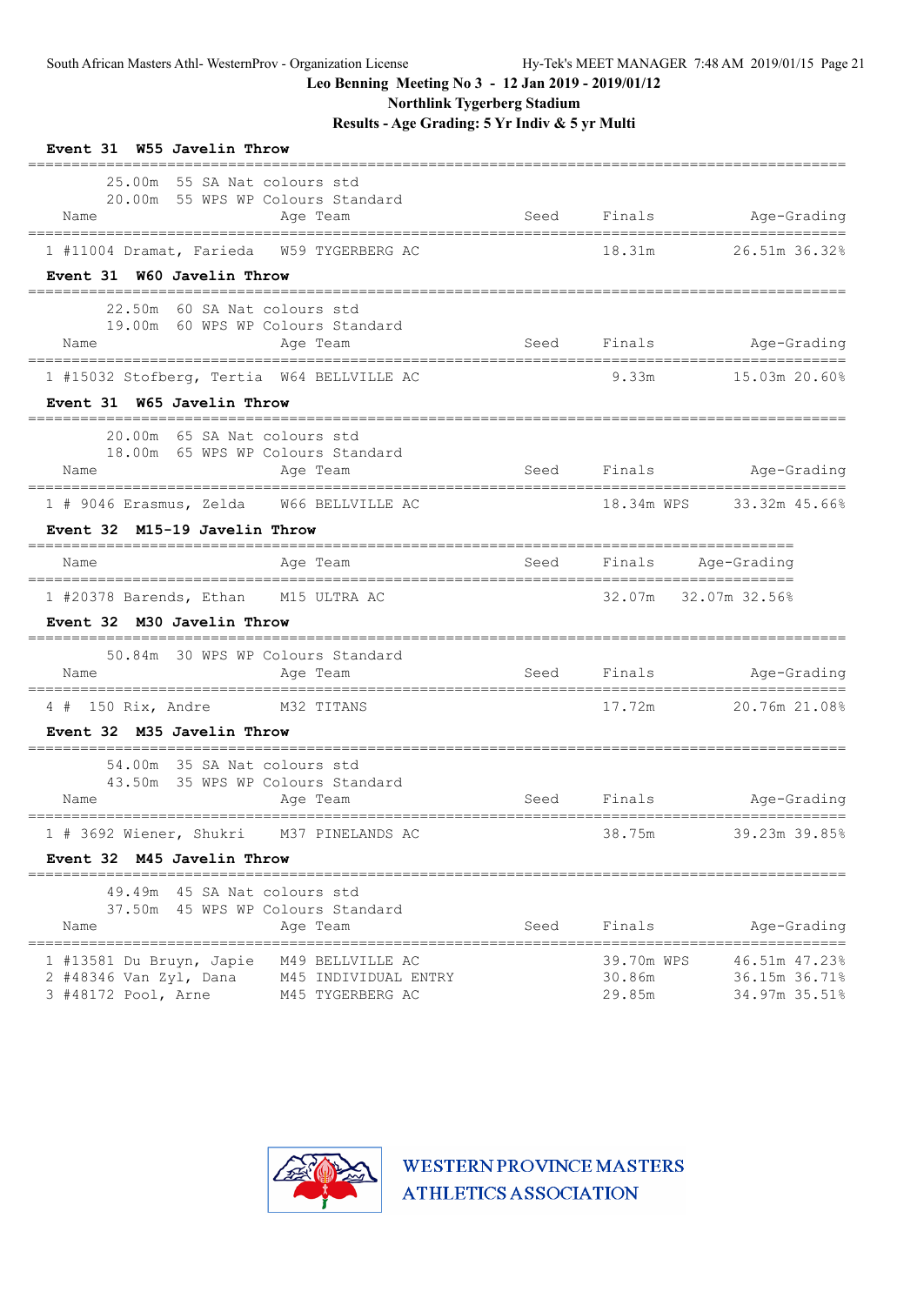**Northlink Tygerberg Stadium**

**Results - Age Grading: 5 Yr Indiv & 5 yr Multi**

| Event 32 M50 Javelin Throw                                                                                                                                          |      |                             |                                                            |
|---------------------------------------------------------------------------------------------------------------------------------------------------------------------|------|-----------------------------|------------------------------------------------------------|
| 46.49m<br>50 SA Nat colours std<br>30.00m 50 WPS WP Colours Standard<br>Name<br>Age Team<br>======================================<br>----------------------------- |      | Seed Finals                 | Age-Grading                                                |
| 1 #15552 Kaplan, Morris M52 BELLVILLE AC<br>Event 32 M65 Javelin Throw                                                                                              |      | 13.07m                      | 16.04m 16.29%                                              |
|                                                                                                                                                                     |      |                             |                                                            |
| 37.00m 65 SA Nat colours std<br>26.00m 65 WPS WP Colours Standard<br>Name<br>Age Team                                                                               |      | Seed Finals                 | Age-Grading                                                |
| 1 # 3686 Wale, Anton M66 PINELANDS AC<br>2 #11002 Venter, Peet M68 TYGERBERG AC<br>3 # 9047 Erasmus, Nick M68 BELLVILLE AC                                          |      | 28.12m WPS<br>21.18m        | 31.47m WPS 49.15m 49.91%<br>43.92m 44.60%<br>33.08m 33.59% |
| Event 32 M70 Javelin Throw                                                                                                                                          |      |                             |                                                            |
| 33.00m<br>70 SA Nat colours std<br>24.00m 70 WPS WP Colours Standard<br>Name<br>Age Team                                                                            | Seed |                             | Finals Age-Grading                                         |
| 1 # 9048 Hough, Norman M71 BELLVILLE AC<br>Event 32 M80 Javelin Throw                                                                                               |      |                             | 34.11m SA 57.30m 58.19%                                    |
| ____________________________________<br>24.92m 80 SA Nat colours std<br>16.00m 80 WPS WP Colours Standard<br>Name<br>Age Team                                       | Seed |                             | Finals Age-Grading                                         |
| 1 #14079 Roos, Johan M80 BELLVILLE AC<br>2 # 4480 Johnston, Steve M80 PINELANDS AC<br>Event 32 M85 Javelin Throw                                                    |      | 19.82m WPS<br>18.70m WPS    | 41.52m 42.17%<br>39.18m 39.79%                             |
|                                                                                                                                                                     |      |                             |                                                            |
| 20.00m 85 SA Nat colours std<br>18.47m 85 WPS WP Colours Standard<br>Name<br>Age Team<br>________________________________                                           |      | ___________________________ | Seed Finals Age-Grading                                    |
| -- # 9138 Ridge, Arthur M87 CAPE PEN UNIVERS<br>Event 32 M90 Javelin Throw                                                                                          |      | <b>ND</b>                   |                                                            |
| ________________________________<br>15.00m<br>90 SA Nat colours std<br>Name<br>Age Team                                                                             | Seed | Finals                      | Age-Grading                                                |
| 1 # 3728 Stannius, Borg M90 PINELANDS AC                                                                                                                            |      | 20.73m SA                   | 60.40m 61.33%                                              |

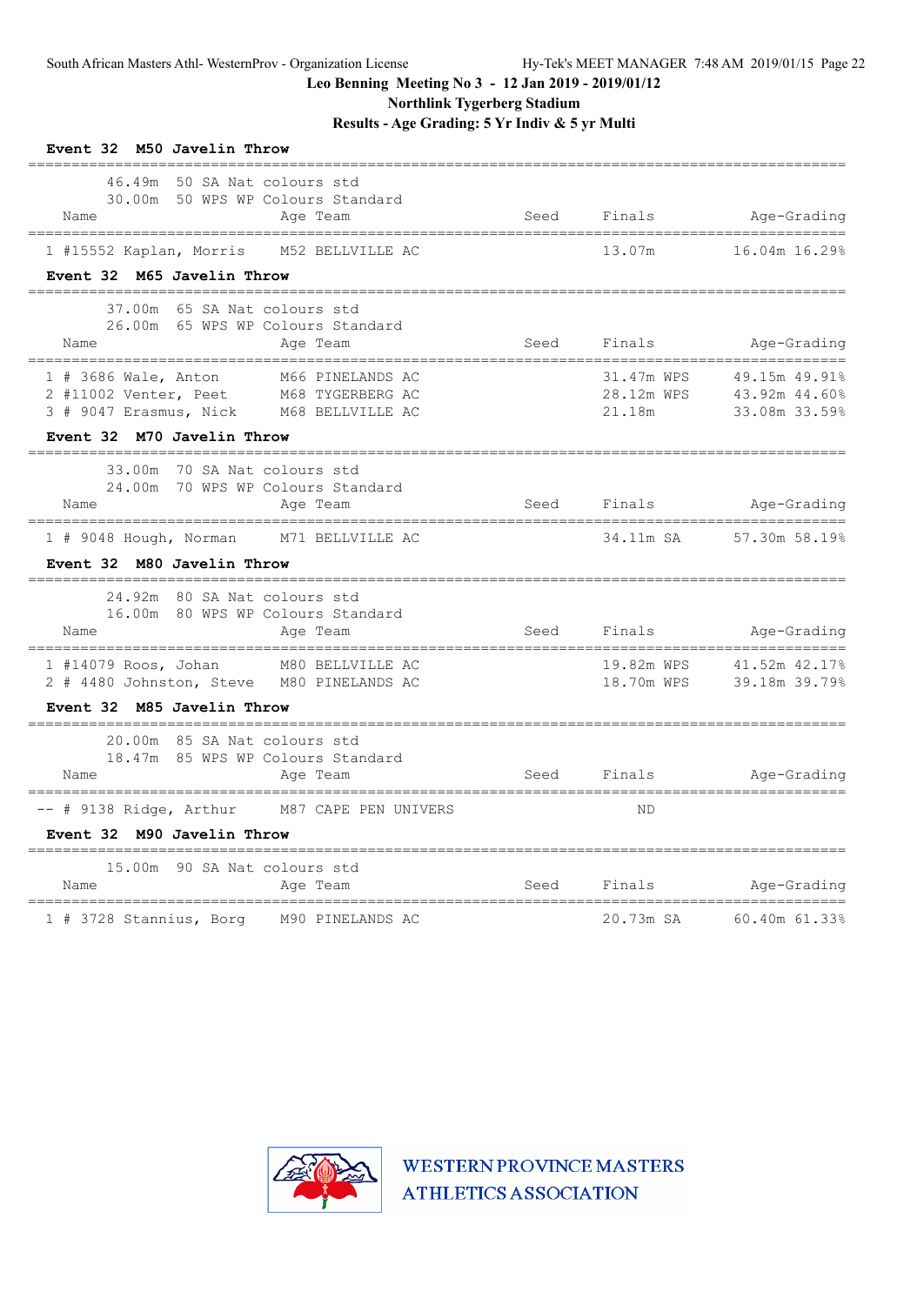**Northlink Tygerberg Stadium**

**Results - Age Grading: 5 Yr Indiv & 5 yr Multi**

| Event 33 W50 5000 Meter Race Walk                                                                                                                                                  |      |                                             |                                                             |
|------------------------------------------------------------------------------------------------------------------------------------------------------------------------------------|------|---------------------------------------------|-------------------------------------------------------------|
| 30:05.00<br>50 SA Nat colours std<br>35:53.00 50 WPS WP Colours Standard<br>Age Team<br>Name                                                                                       | Seed | Finals                                      | Age-Grading                                                 |
| 1 # 637 Horn-Botha, Debor W53 VARSITY OLD BOYS AC                                                                                                                                  |      | 32:32.15 WPS                                | 28:50.78 68.58%                                             |
| Event 33 W55 5000 Meter Race Walk                                                                                                                                                  |      |                                             |                                                             |
| 31:35.00 55 SA Nat colours std<br>38:15.00 55 WPS WP Colours Standard<br>Age Team<br>Name                                                                                          |      | Seed Finals                                 | Age-Grading                                                 |
| 1 # 655 Gilmour, Trish W56 VARSITY OLD BOYS AC<br>2 # 5583 Sutherland, Joy W58 WEST COAST AC                                                                                       |      | 34:01.47 WPS                                | 28:45.25 68.80%<br>34:51.99 WPS 29:27.95 67.14%             |
| Event 33 W60 5000 Meter Race Walk                                                                                                                                                  |      |                                             |                                                             |
| 33:10.00<br>60 SA Nat colours std<br>40:58.00 60 WPS WP Colours Standard<br>Name<br>Age Team<br>---------------------------------                                                  |      | Seed Finals                                 | Age-Grading                                                 |
| 1 # 1558 Williams, Gail W61 SPARTAN HARRIERS AC<br>2 # 1578 James, Pamela W61 SPARTAN HARRIERS AC<br>3 # 9556 Burger, Erdine W62 BELLVILLE AC<br>Event 33 W65 5000 Meter Race Walk |      | 33:28.83 WPS<br>34:34.58 WPS                | 26:48.07 73.82%<br>27:40.71 71.48%                          |
| 35:10.00 65 SA Nat colours std<br>45:27.00 65 WPS WP Colours Standard<br>Age Team<br>Name                                                                                          | Seed | Finals                                      | Age-Grading                                                 |
| =======<br>1 # 8528 Blignaut, Frieda W68 SANLAM AC<br>2 # 9552 Roux, Isabel W66 BELLVILLE AC                                                                                       |      |                                             | 33:10.93 SA 24:58.78 79.20%<br>39:38.43 WPS 29:50.49 66.30% |
| Event 33 W70 5000 Meter Race Walk                                                                                                                                                  |      |                                             |                                                             |
| 37:25.00 70 SA Nat colours std<br>48:00.00 70 WPS WP Colours Standard<br>Name<br>Age Team                                                                                          | Seed | Finals                                      | Age-Grading                                                 |
| 1 # 4021 Aver, Carol-Ann W73 RUNWALK FOR LIFE AC<br>W72 RUNWALK FOR LIFE AC<br>2 #10638 Schipper, Mary<br>3 # 1480 Botes, Helen<br>W73 SPARTAN HARRIERS AC                         |      | 36:52.70 SA<br>37:02.96 SA<br>42:04.78 WPS  | 25:53.32 76.42%<br>26:00.52 76.06%<br>29:32.40 66.97%       |
| Event 33 W75 5000 Meter Race Walk                                                                                                                                                  |      |                                             |                                                             |
| 40:00.00 75 SA Nat colours std<br>51:02.00 75 WPS WP Colours Standard<br>Age Team<br>Name                                                                                          | Seed | Finals                                      | Age-Grading                                                 |
| 476 Vey, Hildegard<br>W77 VARSITY OLD BOYS AC<br>2 # 1514 Brennan, Megan<br>W75 SPARTAN HARRIERS AC<br>3 # 1400 Norton, Margaret W79 SPARTAN HARRIERS AC                           |      | 36:50.36 SA<br>42:17.51 WPS<br>43:41.35 WPS | 23:52.76 82.85%<br>27:24.82 72.17%<br>28:19.16 69.86%       |

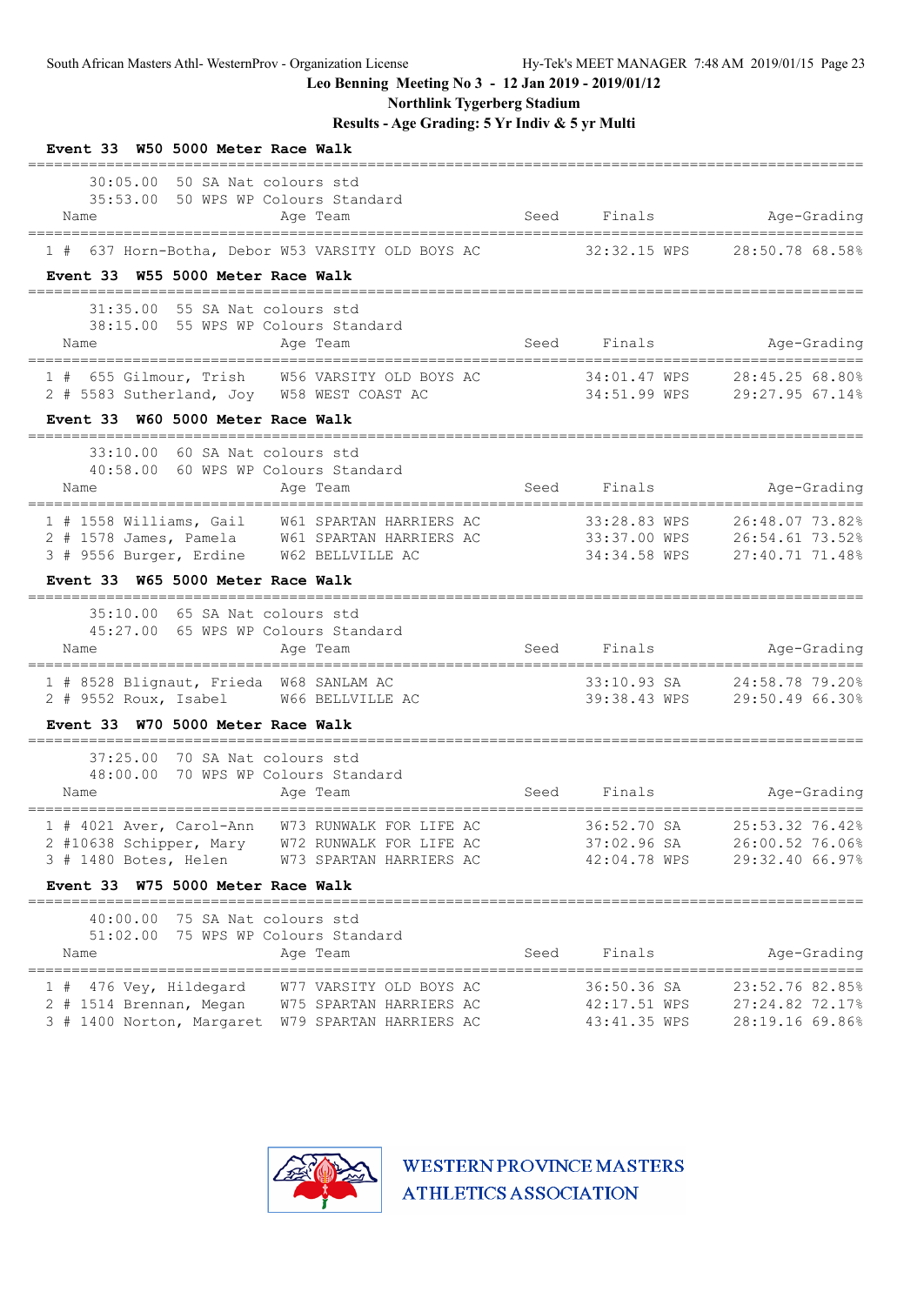**Northlink Tygerberg Stadium**

# **Results - Age Grading: 5 Yr Indiv & 5 yr Multi**

| Event 33 W80 5000 Meter Race Walk                                                                                                                                                                |                       |                                                      |                                                                          |
|--------------------------------------------------------------------------------------------------------------------------------------------------------------------------------------------------|-----------------------|------------------------------------------------------|--------------------------------------------------------------------------|
| 44:40.00 80 SA Nat colours std<br>Name<br>Age Team                                                                                                                                               |                       | Seed Finals                                          | Age-Grading                                                              |
| 1 # 1381 Reid, Peggy W81 SPARTAN HARRIERS AC<br>Event 34 M40 5000 Meter Race Walk                                                                                                                |                       | 43:12.13 SA                                          | 25:32.47 77.46%                                                          |
| 24:45.00 40 SA Nat colours std<br>27:35.00 40 WPS WP Colours Standard<br>Age Team<br>Name                                                                                                        |                       |                                                      | Seed Finals Mge-Grading                                                  |
| 1 # 6662 Cillie, Gideon M41 BELLVILLE AC<br>Event 34 M45 5000 Meter Race Walk                                                                                                                    |                       | 23:31.47 SA                                          | 22:20.48 80.39%                                                          |
| 25:45.00 45 SA Nat colours std<br>28:42.00 45 WPS WP Colours Standard<br>Age Team<br>Name                                                                                                        |                       |                                                      | Seed Finals Mge-Grading                                                  |
| 1 # 610 Mc Donald, Ross M45 VARSITY OLD BOYS AC 28:31.07 WPS 26:01.87 68.99%<br>2 # 1749 Jacobs, Reon M48 SPARTAN HARRIERS AC 33:25.22<br>Event 34 M50 5000 Meter Race Walk                      |                       |                                                      | 30:30.3758.87%                                                           |
| 26:45.00 50 SA Nat colours std<br>30:00.00 50 WPS WP Colours Standard<br>Name<br>Age Team                                                                                                        |                       |                                                      | Seed Finals Age-Grading                                                  |
| ==================<br>1 # 9101 Fisher, Ebrahim M52 ARD ATHLETIC CLUB<br>2 # 2194 Hines, Dennis M51 STRAND AC<br>Event 34 M55 5000 Meter Race Walk                                                | ===================== | 33:43.54                                             | --------------------<br>29:32.42 60.80%                                  |
| 27:55.00 55 SA Nat colours std<br>31:42.00 55 WPS WP Colours Standard<br>Name<br>Age Team<br>______________________________                                                                      |                       | ,,,,,,,,,,,,,,,,,,,,,,,,,,,,,,,,,,,                  | Seed Finals Age-Grading<br>==============                                |
| 1 # 5951 Papier, Adam M56 BRACKENFELL ACC<br>Event 34 M60 5000 Meter Race Walk                                                                                                                   |                       |                                                      | 28:49.19 WPS 24:10.80 74.28%                                             |
| 29:15.00 60 SA Nat colours std<br>60 WPS WP Colours Standard<br>33:00.00<br>Age Team<br>Name                                                                                                     | Seed                  | Finals                                               | Age-Grading                                                              |
| 1 # 1150 Fuller, Raymond<br>M61 VARSITY OLD BOYS AC<br>2 # 6466 Bosman, Marius<br>M62 BELLVILLE AC<br>3 #13579 Walters, Schalk<br>M61 WPA<br>4 # 1844 Van Rooi, Eddie<br>M61 SPARTAN HARRIERS AC |                       | 31:23.10 WPS<br>32:25.86 WPS<br>33:35.23<br>35:05.65 | 25:07.62 71.48%<br>25:57.86 69.17%<br>26:53.40 66.79%<br>28:05.79 63.92% |

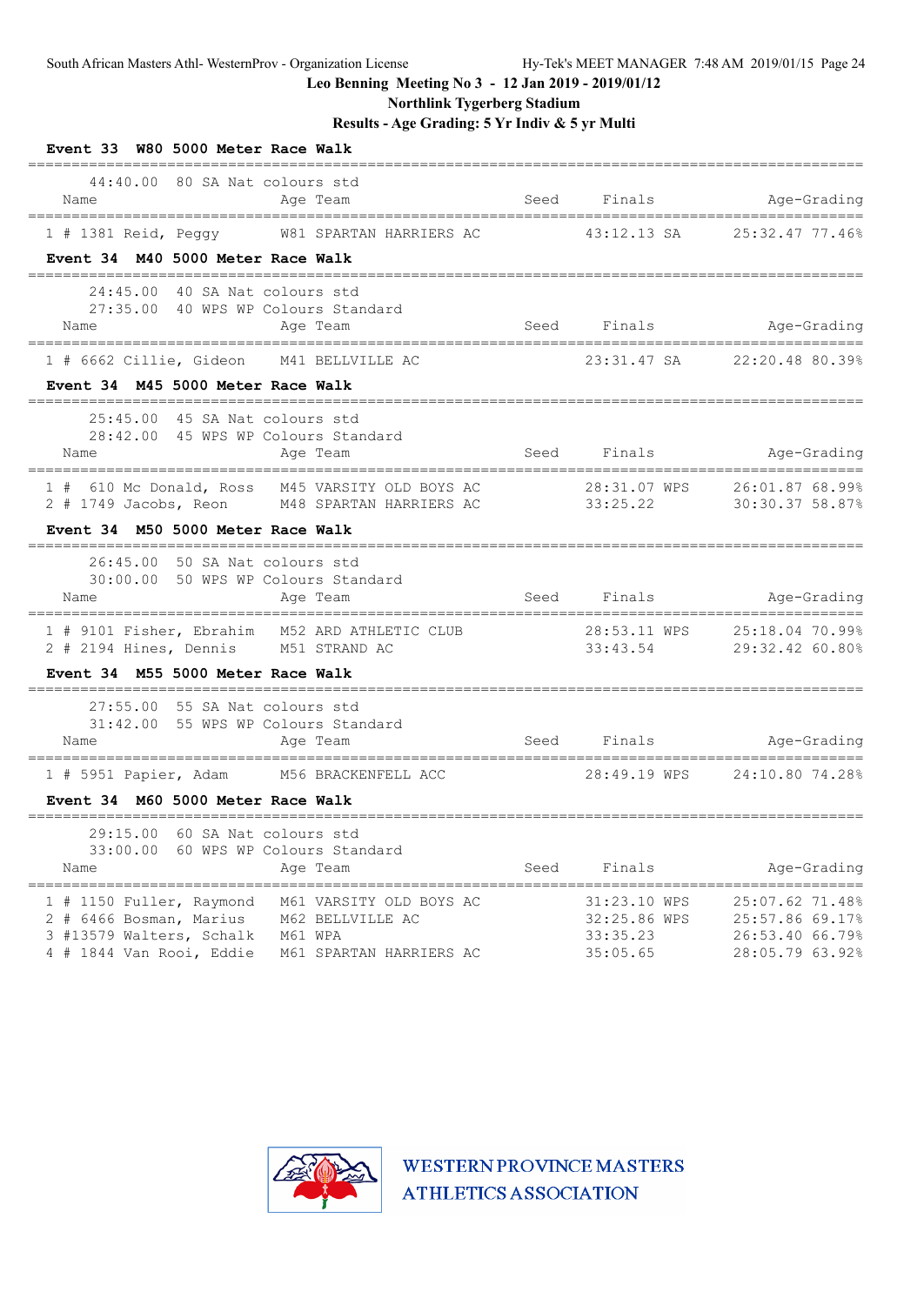**Northlink Tygerberg Stadium**

**Results - Age Grading: 5 Yr Indiv & 5 yr Multi**

| Event 34 M65 5000 Meter Race Walk                                                                                         |             |                                       |                                                 |
|---------------------------------------------------------------------------------------------------------------------------|-------------|---------------------------------------|-------------------------------------------------|
| 65 SA Nat colours std<br>30:50.00<br>35:45.00 65 WPS WP Colours Standard<br>Age Team<br>Name                              |             | Seed Finals                           | Age-Grading                                     |
| $1$ # 8574 Van Zyl, Johan<br>M69 SANLAM AC<br>2 # 275 Kotze, Frans M66 BOLMA<br>Event 34 M70 5000 Meter Race Walk         |             | 31:13.88 WPS<br>37:52.21              | 23:44.15 75.67%<br>28:46.89 62.40%              |
| 70 SA Nat colours std<br>33:05.00<br>38:00.00 70 WPS WP Colours Standard<br>Age Team<br>Name<br>========================= | Seed        | Finals<br>--------------------------- | Age-Grading<br>============                     |
| 1 # 8844 Diedericks, Len M74 WPA<br>M74 RUNWALK FOR LIFE AC<br>2 # 4020 Aver, Brian<br>Event 34 M75 5000 Meter Race Walk  |             | 34:15.94 WPS                          | 24:34.11 73.10%<br>36:03.54 WPS 25:51.26 69.47% |
| 35:15.00 75 SA Nat colours std<br>41:36.00 75 WPS WP Colours Standard<br>Age Team<br>Name                                 | Seed        | Finals                                | Age-Grading<br>-----------------------          |
| 1 # 9550 Spencer, Jurgen M78 BELLVILLE AC                                                                                 |             | 32:18.09 SA                           | 21:42.01 82.76%                                 |
| Event 36 M15-19 Triple Jump                                                                                               |             |                                       |                                                 |
| Age Team<br>Name                                                                                                          | Seed        | Finals Wind                           | Age-Grading                                     |
| 1 #14775 Matthee, Karl-Ott M19 TYGERBERG AC<br>Event 36 M50 Triple Jump                                                   |             | 12.66m<br>NWI                         | 12.66m 69.22%                                   |
| 11.43m 50 SA Nat colours std<br>10.00m 50 WPS WP Colours Standard<br>Age Team<br>Name                                     | Seed Finals | Wind<br>Age-Grading                   |                                                 |
| 1 #13111 Matthee, Gilomee M51 TYGERBERG AC                                                                                | 10.15m WPS  | NWI 12.16m 66.51%                     |                                                 |
| Event 37 W35 5000 Meter Run                                                                                               |             |                                       |                                                 |
| 18:58.00 35 SA Nat colours std<br>21:30.00<br>35 WPS WP Colours Standard<br>Name<br>Age Team                              | Seed        | Finals                                | Age-Grading                                     |
| 1 #11420 Mentoor, Sandra<br>W38 ULTRA AC<br>Event 37 W40 5000 Meter Run                                                   |             | 25:39.88                              | 2:33.99561.52%                                  |
| 19:14.00<br>40 SA Nat colours std<br>22:00.00 40 WPS WP Colours Standard<br>Age Team<br>Name                              | Seed        | Finals                                | Age-Grading                                     |
| 1 # 2874 Brink, Elizabeth W44 DURBANVILLE AC                                                                              |             | 22:12.01                              | 21:42.05 66.41%                                 |

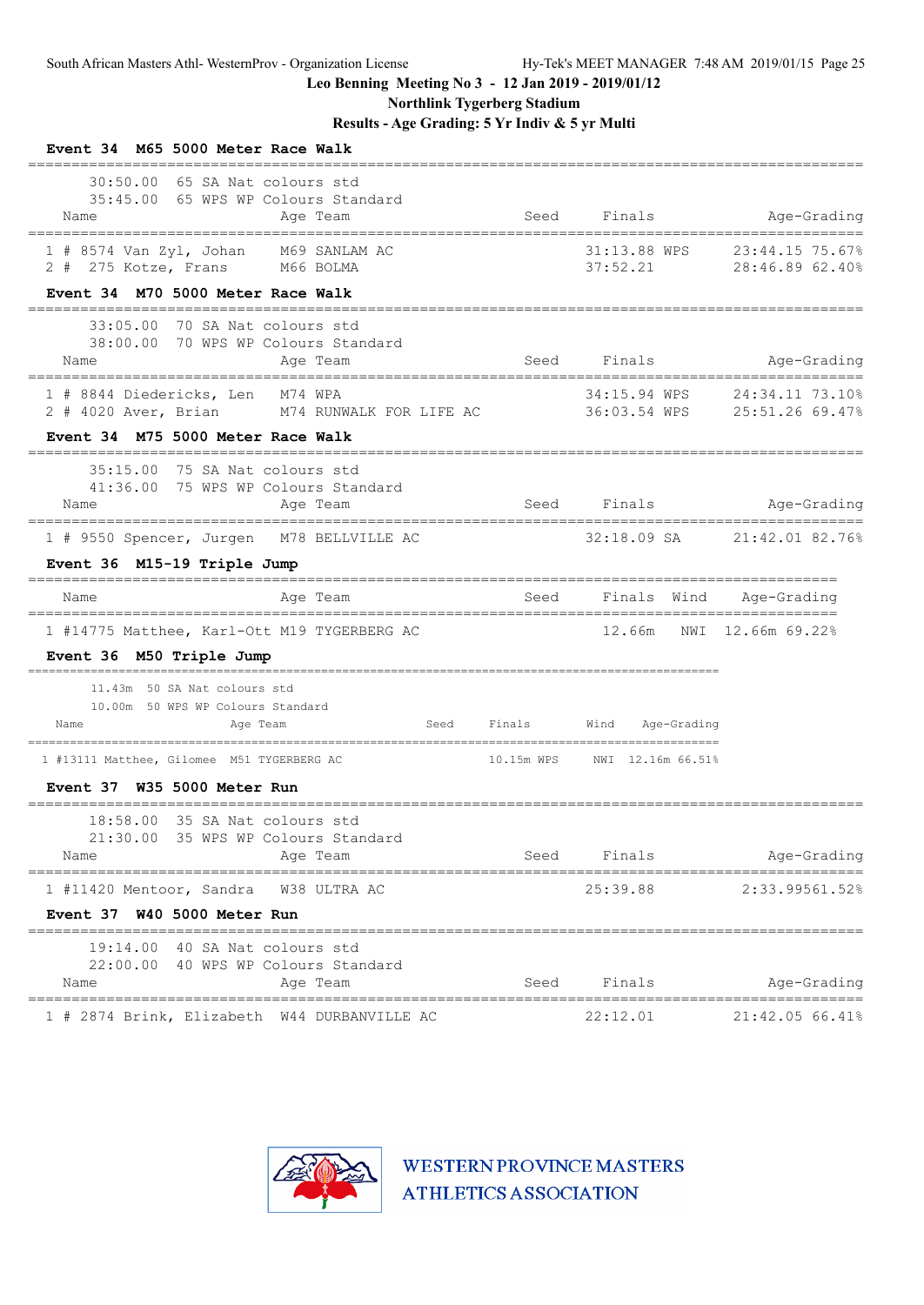**Northlink Tygerberg Stadium**

**Results - Age Grading: 5 Yr Indiv & 5 yr Multi**

|                                                |             |      | Event 37 W45 5000 Meter Run                                                               |
|------------------------------------------------|-------------|------|-------------------------------------------------------------------------------------------|
| Finals Age-Grading<br>________________________ |             | Seed | 19:45.00 45 SA Nat colours std<br>22:30.00 45 WPS WP Colours Standard<br>Age Team<br>Name |
| 21:47.13 WPS 19:56.03 72.30%                   |             |      | 1 # 4112 De Villiers, Cori W47 NEDBANK WP                                                 |
|                                                |             |      | Event 37 W55 5000 Meter Run                                                               |
| Seed Finals Age-Grading                        |             |      | 21:28.00 55 SA Nat colours std<br>26:00.00 55 WPS WP Colours Standard<br>Age Team<br>Name |
| 23:37.77 WPS 19:36.75 73.48%                   |             |      | 1 #13106 Du Bruyn, Linda W55 TYGERBERG AC                                                 |
|                                                |             |      | Event 38 M15-19 5000 Meter Run                                                            |
| Seed Finals Age-Grading                        |             |      | Age Team<br>Name                                                                          |
|                                                | DNF         |      | -- # 1399 Van Niekerk, geo M19 BOLMA                                                      |
| ----------------------                         |             |      | Event 38 M20-29 5000 Meter Run                                                            |
| Finals Age-Grading                             |             | Seed | Age Team<br>Name                                                                          |
| 20:08.64 20:08.65 62.63%                       |             |      | M28 WP CRICKET CLUB<br>1 #48178 Benn, Allen                                               |
|                                                | DNF         |      | -- #48173 Stoffels, Cowin M21 BOLMA<br>Event 38 M35 5000 Meter Run                        |
|                                                |             |      |                                                                                           |
|                                                |             |      | 15:10.00 35 SA Nat colours std<br>17:15.00 35 WPS WP Colours Standard                     |
| Age-Grading                                    | Seed Finals |      | Age Team<br>Name                                                                          |
|                                                |             |      | 1 # 7533 Broers, Neil M36 CAPE MULTI-SPORT                                                |
|                                                |             |      | Event 38 M40 5000 Meter Run                                                               |
|                                                |             |      | 15:22.00 40 SA Nat colours std                                                            |
| Seed Finals Age-Grading                        |             |      | 18:00.00 40 WPS WP Colours Standard<br>Age Team<br>Name                                   |
|                                                |             |      | 1 #15670 Van Rooyen, Chris M41 BOXER WP ATH CLUB 16:54.97 WPS 16:19.55 77.28%             |
| 18:05.92 69.71%                                | 18:45.18    |      | 2 # 9619 Sinclair, Quinton M42 UNIVERSITY WESTE                                           |
| 18:16.47 69.04%                                | 18:56.12    |      | 3 # 3235 Juries, Chubasco M43 ITHEKO AC                                                   |
|                                                |             |      | Event 38 M50 5000 Meter Run                                                               |
|                                                |             |      | 16:31.00 50 SA Nat colours std<br>19:00.00 50 WPS WP Colours Standard                     |
| Age-Grading                                    | Finals      | Seed | Age Team<br>Name                                                                          |
| ------------------------<br>18:39.31 67.63%    | 20:50.20    |      | 1 #13738 Swart, Dries M53 ATHLANTIC TRIATH                                                |

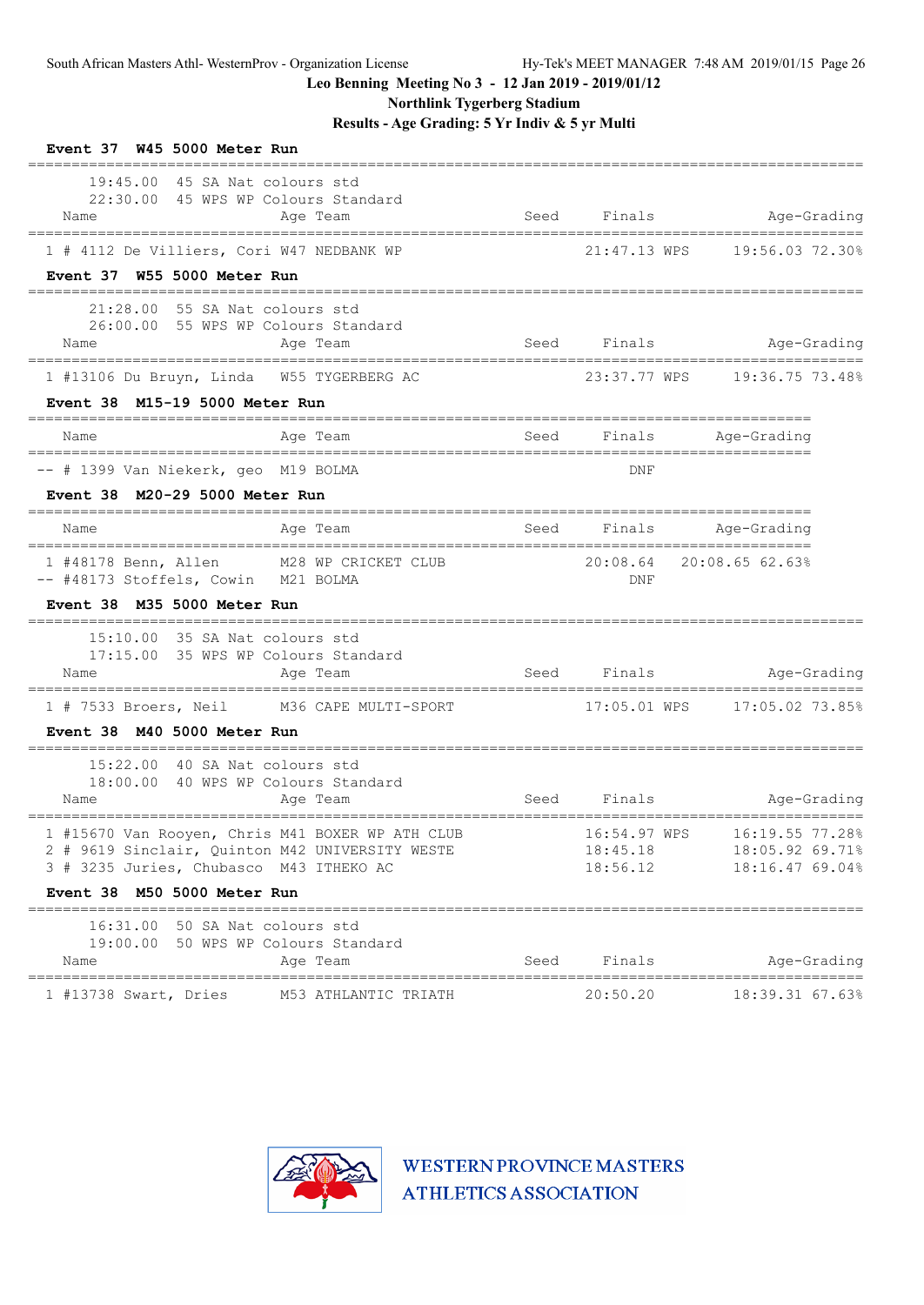**Northlink Tygerberg Stadium**

**Results - Age Grading: 5 Yr Indiv & 5 yr Multi**

| Event 39 W30 Weight Throw                                                                                                                                         |      |                  |                                                       |
|-------------------------------------------------------------------------------------------------------------------------------------------------------------------|------|------------------|-------------------------------------------------------|
| 7.83m 30 WPS WP Colours Standard<br>Name<br>Age Team                                                                                                              | Seed | Finals           | Age-Grading                                           |
| 1 #11500 Hattingh, Olive W31 BELLVILLE AC                                                                                                                         |      | 6.20m            | $6.20m$ 26.27%                                        |
| Event 39 W40 Weight Throw                                                                                                                                         |      |                  | =============                                         |
| 11.50m 40 SA Nat colours std<br>9.40m 40 WPS WP Colours Standard<br>Name<br>Age Team<br>------------------------------------<br>--------------------------------- |      |                  | Seed Finals Mage-Grading<br>------------------------- |
| 1 # 9541 Kruger, Sanet W42 BELLVILLE AC                                                                                                                           |      | 10.38m WPS       | 12.30m 52.13%                                         |
| Event 39 W45 Weight Throw<br>----------____________________________                                                                                               |      |                  |                                                       |
| 11.00m 45 SA Nat colours std<br>9.10m 45 WPS WP Colours Standard<br>Name<br>Age Team                                                                              |      | Seed Finals Seed | Age-Grading                                           |
| ==================================<br>1 #48339 Cronje, Liesl W46 BELLVILLE AC                                                                                     |      | 6.74m            | 8.73m 36.99%                                          |
| Event 39 W55 Weight Throw                                                                                                                                         |      |                  |                                                       |
| 10.50m 55 SA Nat colours std<br>Name<br>Age Team                                                                                                                  |      | Seed Finals      | Age-Grading                                           |
| 1 #11004 Dramat, Farieda W59 TYGERBERG AC                                                                                                                         |      | 7.17m            | 9.26m 39.24%                                          |
| Event 39 W60 Weight Throw                                                                                                                                         |      |                  |                                                       |
| 11.00m 60 SA Nat colours std<br>Name<br>Age Team                                                                                                                  |      |                  | Seed Finals Age-Grading                               |
| =====================================<br>1 #15032 Stofberg, Tertia W64 BELLVILLE AC                                                                               |      | 9.68m            | 11.72m 49.67%                                         |
| Event 39 W65 Weight Throw                                                                                                                                         |      |                  |                                                       |
| 10.00m 65 SA Nat colours std<br>Age Team<br>Name                                                                                                                  |      |                  | Seed Finals Mge-Grading                               |
| 1 # 9046 Erasmus, Zelda W66 BELLVILLE AC                                                                                                                          |      | 11.63m SA        | 15.42m 65.34%                                         |
| Event 40 M35 Weight Throw                                                                                                                                         |      |                  |                                                       |
| 13.50m 35 SA Nat colours std<br>9.00m 35 WPS WP Colours Standard<br>Name<br>Age Team                                                                              | Seed | Finals           | Age-Grading                                           |
| -- # 3692 Wiener, Shukri<br>M37 PINELANDS AC                                                                                                                      |      | ND               |                                                       |